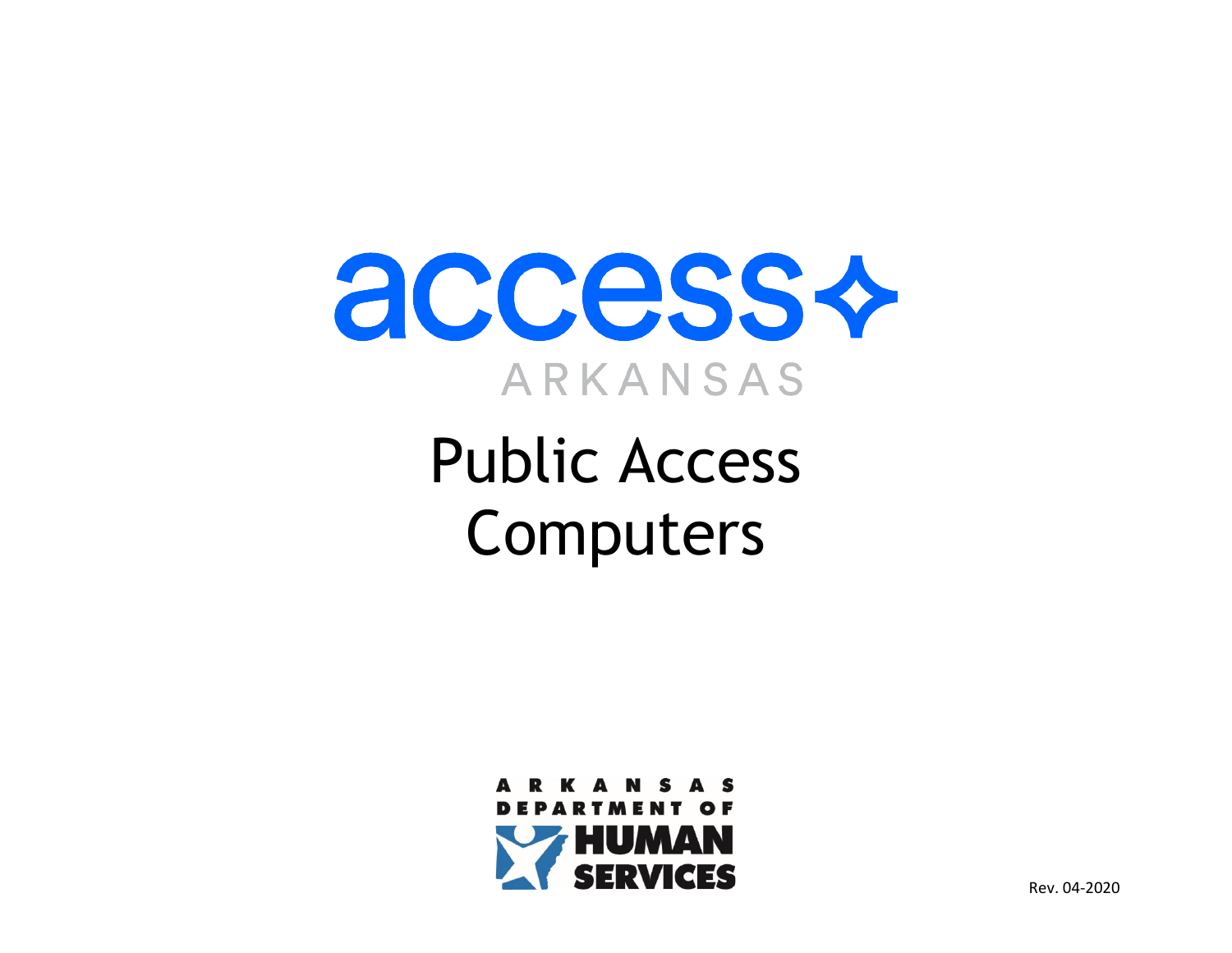# **Just need Wi-Fi?**

Check out the AR Public WiFi Crowdsourced Map for local places to get connected.

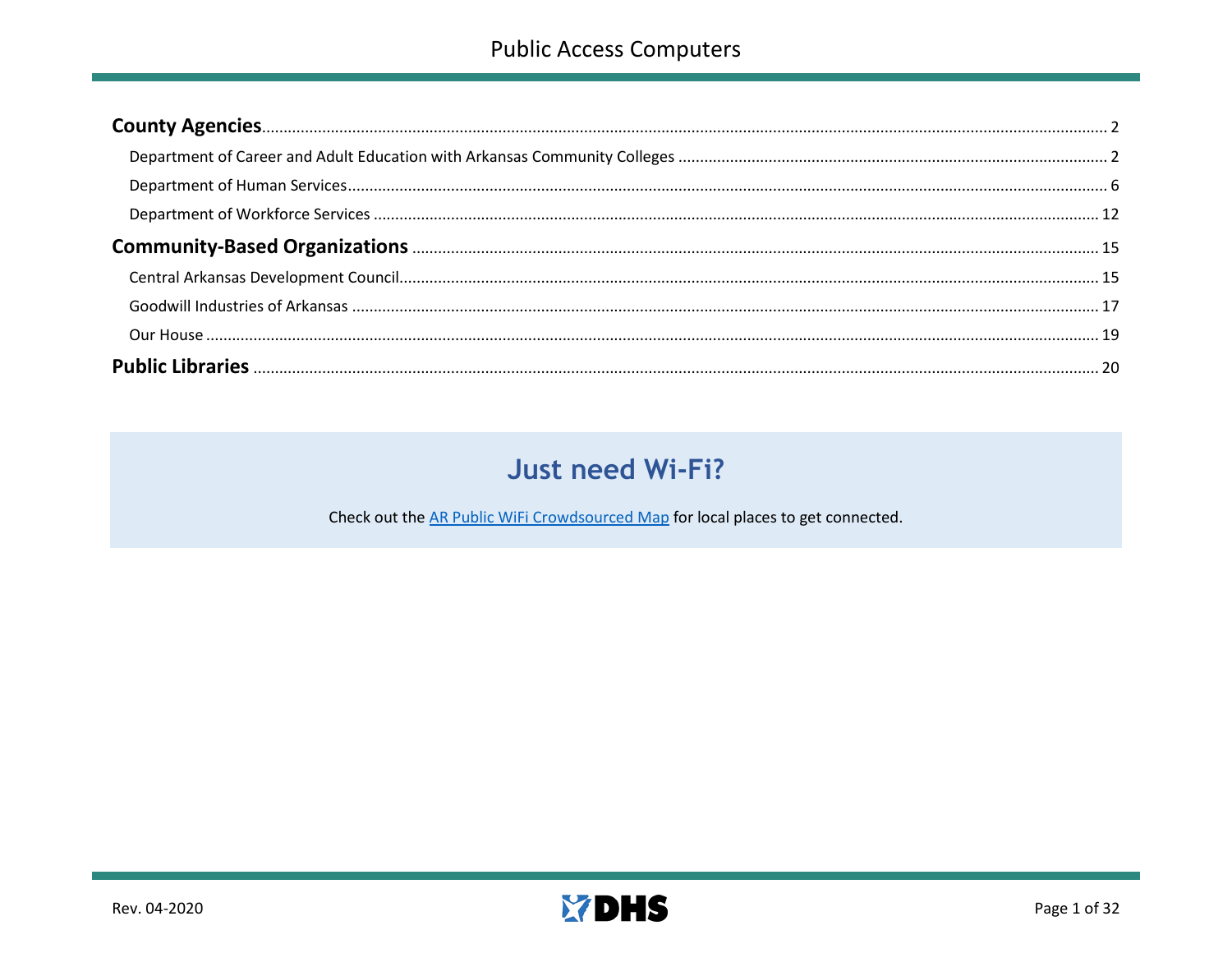## <span id="page-2-0"></span>**County Agencies**

#### <span id="page-2-1"></span>**Department of Career and Adult Education with Arkansas Community Colleges**



*These career education and community college locations have agreed to make computers available for usage.*

| <b>Location Name</b>                | <b>Counties Served</b> | <b>Address</b>                    | <b>Phone Number</b> | <b>Device Count</b> | <b>Wi-Fi Available</b> |
|-------------------------------------|------------------------|-----------------------------------|---------------------|---------------------|------------------------|
| Arkansas Baptist College            | Pulaski                | 1418 W. Daisy L Gaston Bates Dr., | 501-353-1449        |                     |                        |
| <b>Adult Education</b>              |                        | Little Rock, AR 72202             |                     |                     |                        |
| <b>Arkansas Correctional School</b> | Jefferson              | 8000 Correction Cir.,             | 501-897-2876        |                     |                        |
|                                     |                        | Pine Bluff, AR 71603              |                     |                     |                        |
| <b>Arkansas Northeastern</b>        | Mississippi            | 2501 S. Division St.,             | 870-539-2393        |                     |                        |
| <b>College</b>                      |                        | Blytheville, AR 72315             | 870-780-1205        |                     |                        |
| Arkansas State University -         | Cleburne, White,       | 1800 E. Moore,                    | 501-207-6290        |                     |                        |
| Beebe at Searcy                     | Woodruff               | Searcy, AR 72145                  |                     |                     |                        |
| Arkansas State University -         | Crittenden, Cross      | 2000 W. Broadway,                 | 870-733-6760        |                     |                        |
| Mid-South                           |                        | West Memphis, AR 72301            |                     |                     |                        |
| Arkansas State University -         | Baxter, Marion         | 1600 S. College St.,              | 870-508-6304        |                     |                        |
| <b>Mountain Home</b>                |                        | Mountain Home, AR 72653           |                     |                     |                        |
| Arkansas State University -         | Craighead, Jackson,    | 7648 Victory Blvd.,               | 870-512-7824        |                     |                        |
| <b>Newport</b>                      | Poinsett               | Newport, AR 72112                 |                     |                     |                        |
| Arkansas State University -         | Craighead, Jackson,    | 2311 E. Nettleton Ave., Ste. 1,   | 870-935-6205        |                     |                        |
| Newport at Jonesboro                | Poinsett               | Jonesboro, AR 72401               |                     |                     |                        |
| Arkansas State University -         | Craighead, Jackson,    | 33500 Old Hwy. 63 N.,             | 870-358-8644        |                     |                        |
| Newport at Marked Tree              | Poinsett               | Marked Tree, AR 72386             |                     |                     |                        |

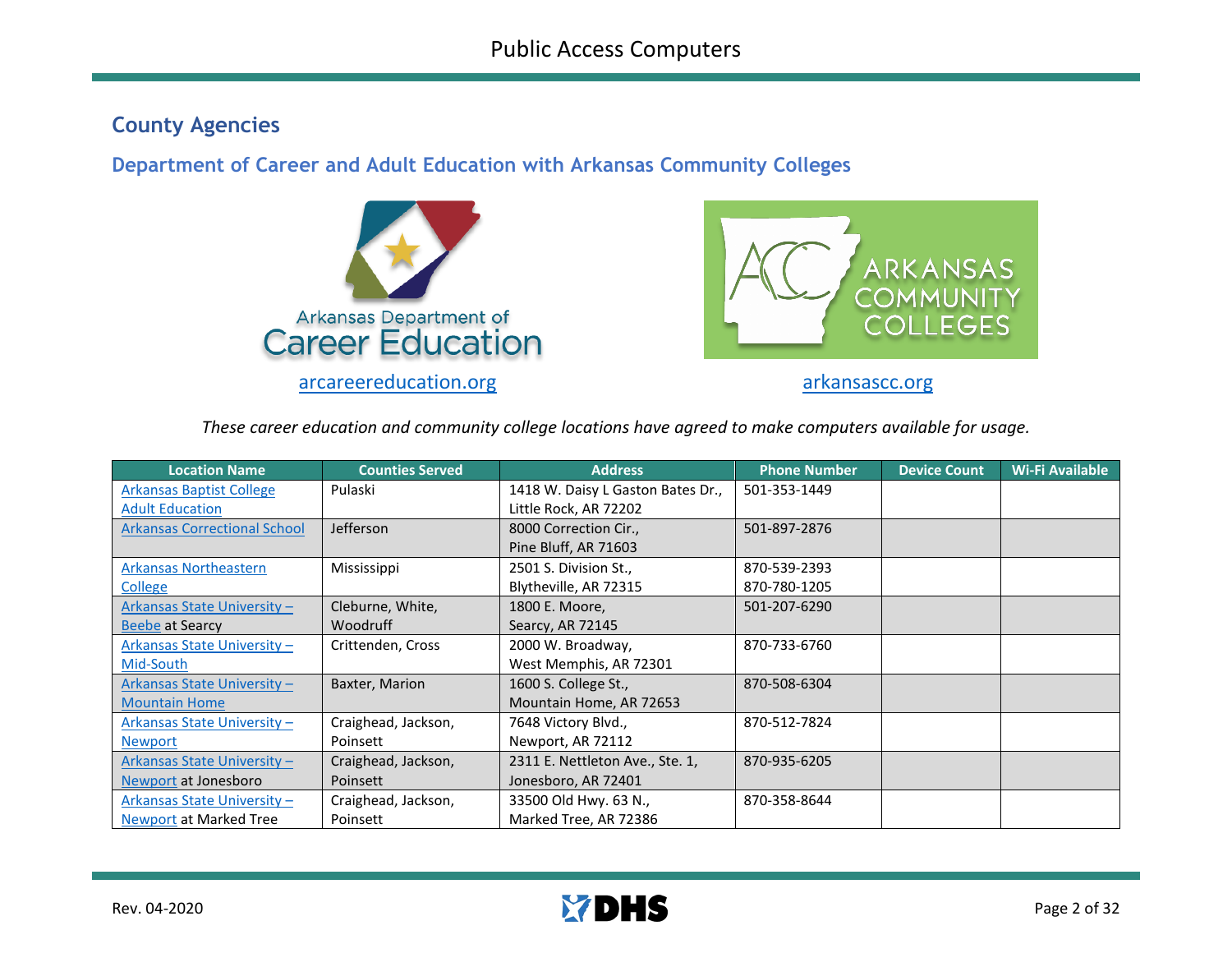| Arkansas State University -           | Craighead, Jackson,       | 212 S. Melton Ave.,    | 870-418-0814 |  |
|---------------------------------------|---------------------------|------------------------|--------------|--|
| <b>Newport at Trumann</b>             | Poinsett                  | Trumann, AR 72472      |              |  |
| <b>Arkansas Technical University</b>  | Franklin, Johnson, Logan  | 1700 Helberg Ln.,      | 479-667-3520 |  |
| - Ozark Campus                        |                           | Ozark, AR 72949        |              |  |
| <b>Black River Technical College</b>  | Clay, Greene, Lawrence,   | 1410 Hwy. 304 E.,      | 870-248-4000 |  |
| - Pocahontas                          | Randolph                  | Pocahontas, AR 72455   |              |  |
| <b>College of the Ouachitas Adult</b> | Clark, Dallas, Grant, Hot | 1735 E. Sullenberger,  | 501-332-5002 |  |
| Education                             | Spring, Saline            | Malvern, AR 72104      |              |  |
| <b>College of the Ouachitas</b>       | Clark, Dallas, Grant, Hot | One College Cir.,      | 501-332-0210 |  |
| Learning Resource Center              | Spring, Saline            | Malvern, AR 72104      |              |  |
| <b>Cossatot Community College</b>     | Howard, Little River,     | 183 College Dr.,       | 870-584-4471 |  |
| of the University of Arkansas         | Pike, Sevier              | DeQueen, AR 71832      |              |  |
| - DeQueen Campus                      |                           |                        |              |  |
| <b>East Arkansas Community</b>        | Cross, Lee, Monroe,       | 1620 Newcastle Rd.,    | 870-633-5411 |  |
| <b>College (formerly Crowley's</b>    | Poinsett, St. Francis,    | Forrest City, AR 72335 | ext. 149     |  |
| Ridge Technical Institute)            | Woodruff                  |                        |              |  |
| <b>East Arkansas Community</b>        | Cross, Lee, Monroe,       | 1700 Newcastle Rd.,    | 870-663-4480 |  |
| College                               | Poinsett, St. Francis,    | Forrest City, AR 72335 | ext. 251     |  |
|                                       | Woodruff                  |                        |              |  |
| <b>Fayetteville Public Schools</b>    | Washington                | 612 S. College,        | 479-444-3041 |  |
| Jefferson Center                      |                           | Fayetteville, AR 72701 |              |  |
| Fort Smith Public Schools             | Scott, Sebastian          | 501 S. 20th St.,       | 479-784-8185 |  |
| <b>Adult Education Center</b>         |                           | Fort Smith, AR 72901   |              |  |
| <b>Little Rock School District</b>    | Pulaski                   | 4800 W. 26th St.,      | 501-447-1850 |  |
| <b>Adult Education Center</b>         |                           | Little Rock, AR 72204  |              |  |
| <b>Lonoke School District</b>         | Lonoke, Prairie           | 401 W. Holly St.,      | 501-676-7073 |  |
|                                       |                           | Lonoke, AR 72086       |              |  |
| <b>National Park College</b>          | Garland                   | 101 College Dr.,       | 501-760-4339 |  |
|                                       |                           | Hot Springs, AR 71913  | 501-760-4171 |  |
| North Arkansas College South          | Boone, Carroll, Madison,  | 1515 Pioneer Dr.,      | 870-391-3198 |  |
| Campus                                | Newton, Searcy            | Harrison, AR 72601     |              |  |
| <b>Northwest Arkansas</b>             | Benton                    | One College Dr.,       | 479-986-6934 |  |
| <b>Community College</b>              |                           | Bentonville, AR 72712  |              |  |
| Northwest Technical Institute         | Washington                | 610 E. Emma,           | 479-751-0181 |  |
| <b>Adult Education Center</b>         |                           | Springdale, AR 72765   |              |  |
| Ozarka College                        | Fulton, Izard, Stone      | 218 College Dr.,       | 870-368-2047 |  |
|                                       |                           | Melbourne, AR 72556    |              |  |

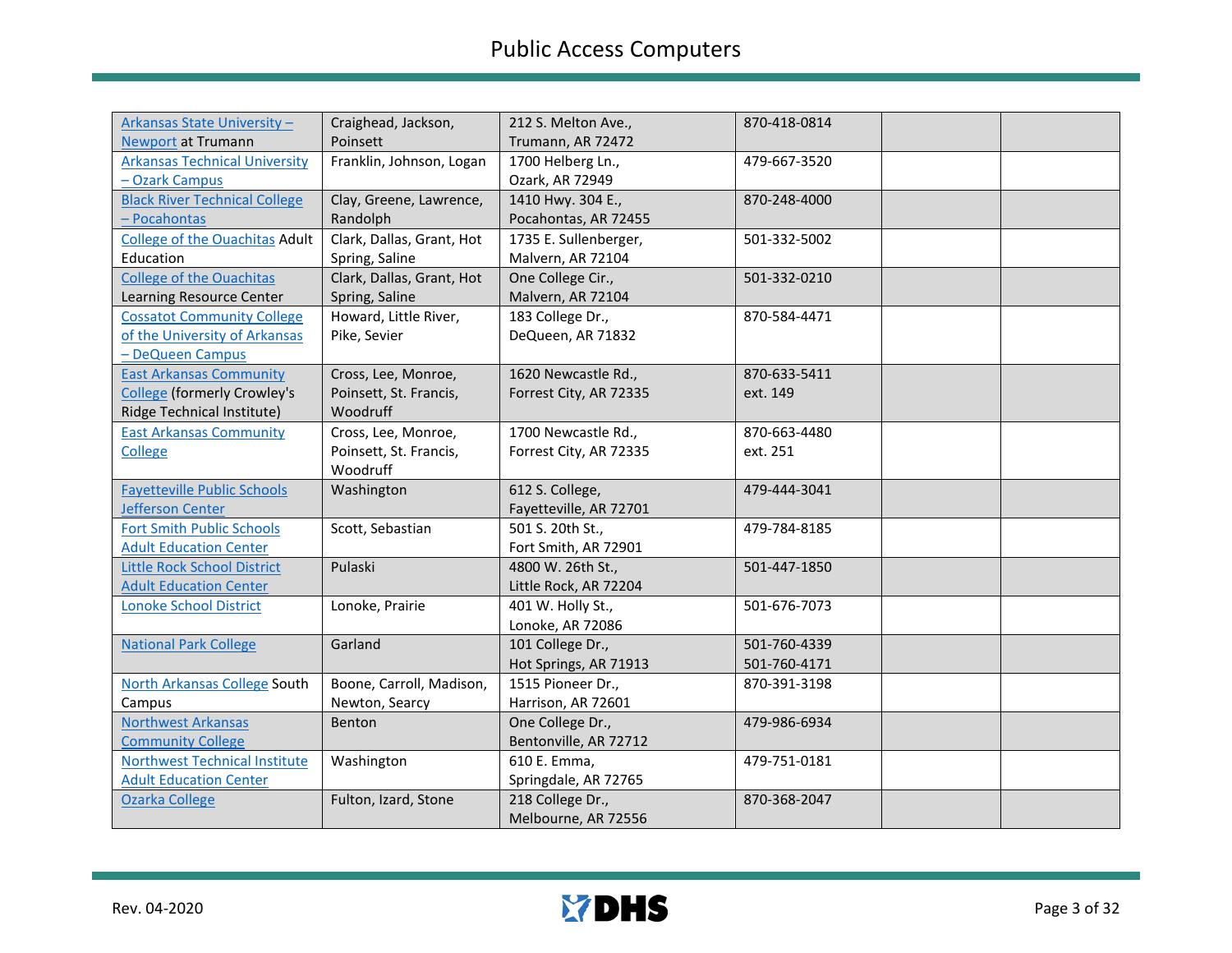| <b>Ozark Literacy Council</b>        | Washington              | 2596 Keystone Crossing,     | 479-521-8250 |  |
|--------------------------------------|-------------------------|-----------------------------|--------------|--|
|                                      |                         | Fayetteville, AR 72703      |              |  |
| Phillips Community College of        | Arkansas, Lee, Phillips | 1210 Rice Belt Ave.,        | 870-946-3506 |  |
| the University of Arkansas -         |                         | DeWitt, AR 72042            |              |  |
| <b>DeWitt Campus</b>                 |                         |                             |              |  |
| <b>Phillips Community College of</b> | Lee, Phillips           | 1000 Campus Dr.,            | 870-338-6474 |  |
| the University of Arkansas -         |                         | P.O. Box 785,               |              |  |
| Helena-West Helena Campus            |                         | Helena, AR 72342            |              |  |
| Phillips Community College of        | Arkansas, Lee, Phillips | 2807 Hwy. 165 S.,           | 870-673-4201 |  |
| the University of Arkansas -         |                         | Stuttgart, AR 72160         |              |  |
| <b>Stuttgart Campus</b>              |                         |                             |              |  |
| <b>Pulaski County Adult</b>          | Pulaski                 | 4424 B Hwy. 161 N.,         | 501-945-6055 |  |
| <b>Education Main Center</b>         |                         | North Little Rock, AR 72117 |              |  |
| <b>Russellville School District</b>  | Pope, Yell              | 1000 S. Arkansas Ave.,      | 479-968-5244 |  |
| <b>Adult Education</b>               |                         | Russellville, AR 72811      |              |  |
| <b>Southeast Arkansas College</b>    | Arkansas, Cleveland,    | 1900 S. Hazel St.,          | 870-543-5900 |  |
|                                      | Jefferson               | Pine Bluff, AR 71603        |              |  |
| <b>Southeast Arkansas College</b>    | Arkansas, Cleveland,    | 2900 S. Orange St.,         | 870-534-0749 |  |
| <b>Adult Education Building</b>      | Jefferson               | Pine Bluff, AR 71603        |              |  |
| <b>South Arkansas Community</b>      | Bradley, Union          | 3696 E. Main Rd.,           | 870-862-8478 |  |
| <b>College Adult Education</b>       |                         | El Dorado, AR 71731         |              |  |
| <b>Southern Arkansas University</b>  | Calhoun, Colombia,      | 237 Jackson St.,            | 870-837-4001 |  |
| <b>Tech Adult Education Center</b>   | Dallas, Ouachita        | Camden, AR 71701            |              |  |
| Southern Arkansas University         | Calhoun, Colombia,      | 14439 King Rd.,             | 870-574-4518 |  |
| <b>Tech Rocket Success Center</b>    | Dallas, Ouachita        | Camden, AR 71701            |              |  |
| University of Arkansas at            | Ashley, Chicot, Desha,  | 1609 E. Ash St.,            | 870-222-5360 |  |
| Monticello College of                | Drew, Lincoln           | P.O. Box 747,               |              |  |
| Technology - McGehee                 |                         | McGehee, AR 71654           |              |  |
| <b>University of Arkansas</b>        | Independence, Sharp     | 2005 White Dr.,             | 870-612-2085 |  |
| <b>Community College at</b>          |                         | Batesville, AR 72503        |              |  |
| <b>Batesville</b>                    |                         |                             |              |  |
| <b>University of Arkansas</b>        | Independence, Sharp     | 33 Choctaw Ctr.,            | 870-257-3739 |  |
| <b>Community College at</b>          |                         | Cherokee Village, AR 72529  |              |  |
| <b>Batesville Highland Adult</b>     |                         |                             |              |  |
| <b>Education Center</b>              |                         |                             |              |  |

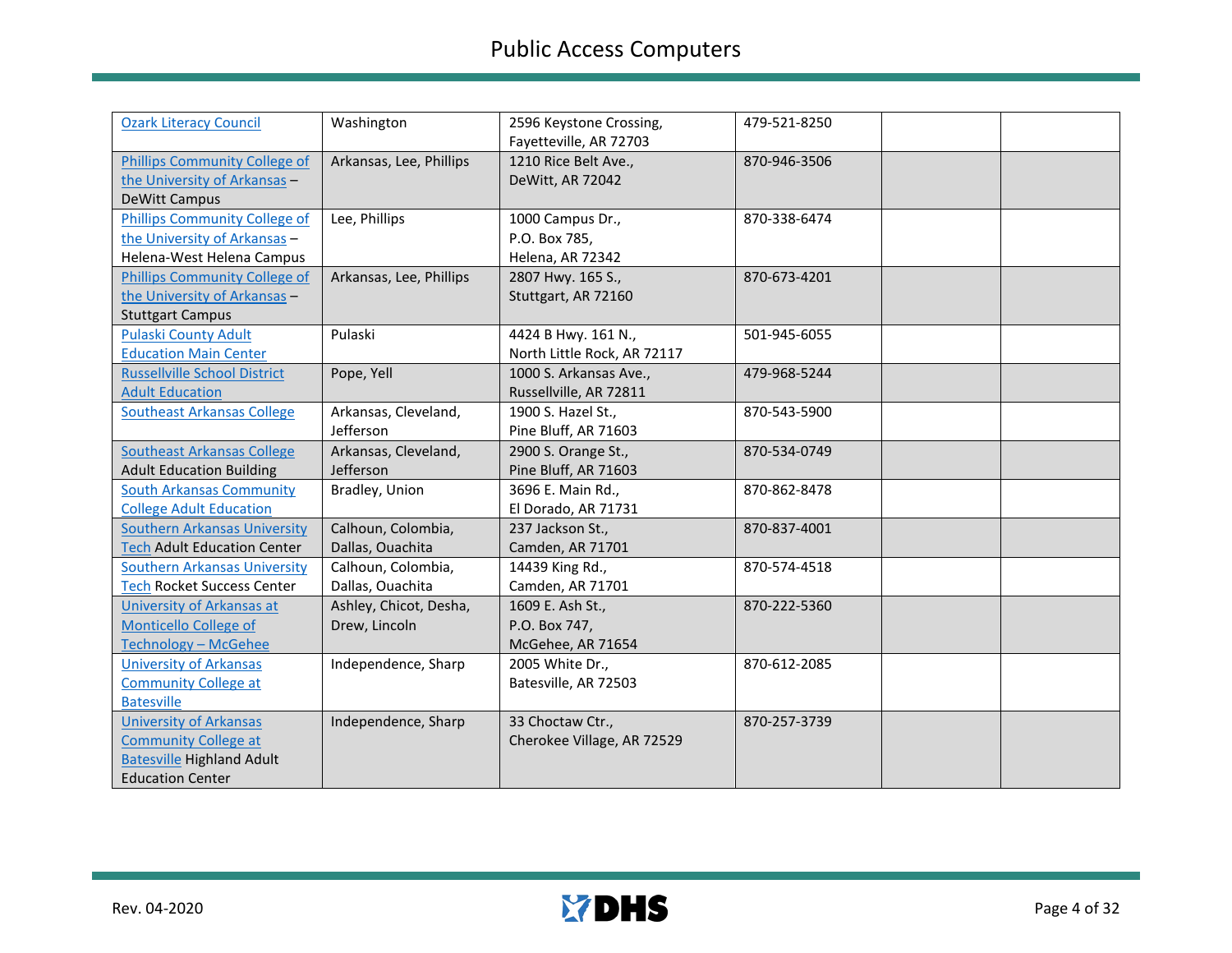| <b>University of Arkansas</b>        | Conway, Faulkner, Perry, | 600 N. Saint Joseph St.,   | 501-215-4905 |  |
|--------------------------------------|--------------------------|----------------------------|--------------|--|
| <b>Community College at</b>          | Van Buren                | Morrilton, AR 72110        |              |  |
| <b>Morrilton Community</b>           |                          |                            |              |  |
| <b>Education Center</b>              |                          |                            |              |  |
| <b>University of Arkansas</b>        | Conway, Faulkner, Perry, | 125 Center St.,            | 501-450-4810 |  |
| <b>Community College at</b>          | Van Buren                | Conway, AR 72034           |              |  |
| <b>Morrilton Conway Adult</b>        |                          |                            |              |  |
| <b>Education Center</b>              |                          |                            |              |  |
| <b>University of Arkansas</b>        | Conway, Faulkner, Perry, | 100 Success Dr.,           | 501-745-6544 |  |
| <b>Community College at</b>          | Van Buren                | Clinton, AR 72031          |              |  |
| <b>Morrilton North Central</b>       |                          |                            |              |  |
| Career Center                        |                          |                            |              |  |
| <b>University of Arkansas</b>        | Howard, Little River,    | 183 College Dr.,           | 870-584-4471 |  |
| Cossatot                             | Pike, Sevier             | DeQueen, AR 71832          |              |  |
| <b>University of Arkansas</b>        | Howard, Little River,    | 1411 N. Constitution Ave., | 870-898-4733 |  |
| <b>Cossatot Ashdown Campus</b>       | Pike, Sevier             | Ashdown, AR 71822          |              |  |
| <b>University of Arkansas</b>        | Howard, Little River,    | 1558 Hwy. 371 W.,          | 800-844-4471 |  |
| <b>Cossatot Nashville Campus</b>     | Pike, Sevier             | Nashville, AR 71852        |              |  |
| University of Arkansas - Hope        | Hempstead, Lafayette,    | 2500 S. Main St.,          | 870-722-8501 |  |
| & Texarkana                          | Miller, Nevada           | Hope, AR 71801             |              |  |
| University of Arkansas -             | Pulaski, Saline          | 16936 I-30,                | 501-778-3235 |  |
| <b>Pulaski Technical College</b>     |                          | Benton, AR 72019           |              |  |
| <b>Saline County Adult Education</b> |                          |                            |              |  |
| <b>Center</b>                        |                          |                            |              |  |
| <b>University of Arkansas Rich</b>   | Montgomery, Polk, Scott  | 1100 College Dr.,          | 479-394-7622 |  |
| <b>Mountain</b>                      |                          | Mena, AR 71953             | ext. 1380    |  |
| <b>University of Arkansas Rich</b>   | Montgomery, Polk, Scott  | 456 W. 6th St.,            | 479-637-5502 |  |
| <b>Mountain Waldron Campus</b>       |                          | P.O. Box 114,              |              |  |
|                                      |                          | Waldron, AR 72958          |              |  |
| Van Buren School District            | Crawford                 | 605 Alma Boulevard Cir.,   | 479-471-0019 |  |
| <b>Crawford County Adult</b>         |                          | Van Buren, AR 72956        |              |  |
| <b>Education Center</b>              |                          |                            |              |  |

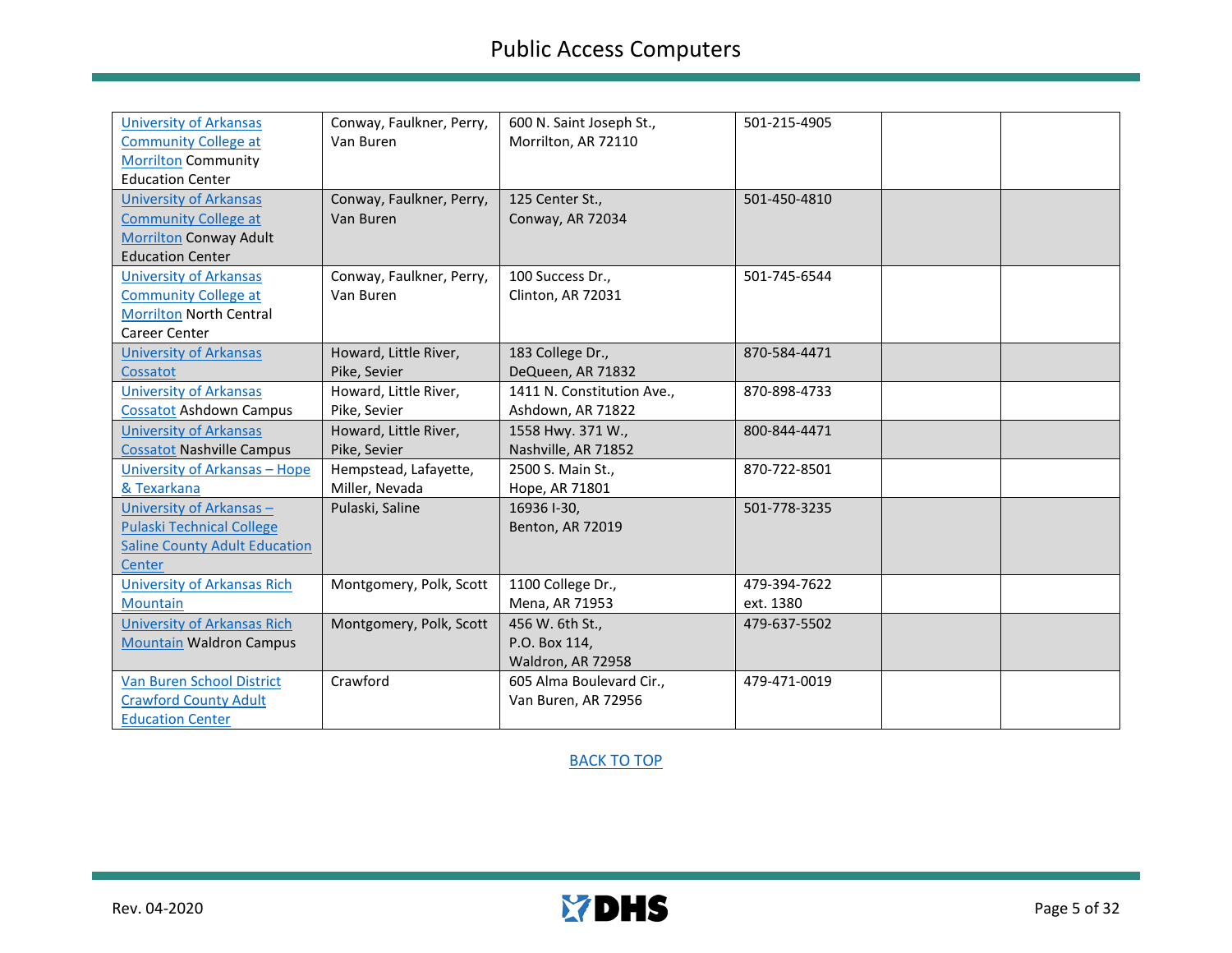### <span id="page-6-0"></span>**Department of Human Services**



*Your local DHS office has computer kiosks available for you to apply for benefits, log for Arkansas Works, and more.*

| <b>Location Name</b>             | <b>Counties Served</b> | <b>Address</b>          | <b>Phone Number</b> | <b>Device Count</b> | <b>Wi-Fi Available</b> |
|----------------------------------|------------------------|-------------------------|---------------------|---------------------|------------------------|
| Arkansas County DHS Office 1     | Arkansas               | 100 Court Sq.,          | 870-946-4519        |                     |                        |
|                                  |                        | DeWitt, AR 72042        |                     |                     |                        |
| Arkansas County DHS Office 2     | Arkansas               | 203 S. Leslie St.,      | 870-673-3597        |                     |                        |
|                                  |                        | Stuttgart, AR 72160     |                     |                     |                        |
| Ashley County DHS Office         | Ashley                 | 201 W. Lincoln,         | 870-853-9816        |                     |                        |
|                                  |                        | Hamburg, AR 71646       |                     |                     |                        |
| <b>Baxter County DHS Office</b>  | <b>Baxter</b>          | 204 Bucher Dr.,         | 870-425-6011        |                     |                        |
|                                  |                        | Mountain Home, AR 72654 |                     |                     |                        |
| Benton County DHS Office         | Benton                 | 900 S.E. 13th Ct.,      | 479-273-9011        |                     |                        |
|                                  |                        | Bentonville, AR 72712   |                     |                     |                        |
| Boone County DHS Office          | <b>Boone</b>           | 2126 Capps Rd.,         | 870-741-6107        |                     |                        |
|                                  |                        | Harrison, AR 72601      |                     |                     |                        |
| <b>Bradley County DHS Office</b> | <b>Bradley</b>         | 902 Halligan,           | 870-226-5878        |                     |                        |
|                                  |                        | Warren, AR 71671        |                     |                     |                        |
| Calhoun County DHS Office        | Calhoun                | 136 Archer,             | 870-798-4201        |                     |                        |
|                                  |                        | Hampton, AR 71744       |                     |                     |                        |
| Carroll County DHS Office        | Carroll                | 304 Hailey Rd.,         | 870-423-3351        |                     |                        |
|                                  |                        | Berryville, AR 72616    |                     |                     |                        |

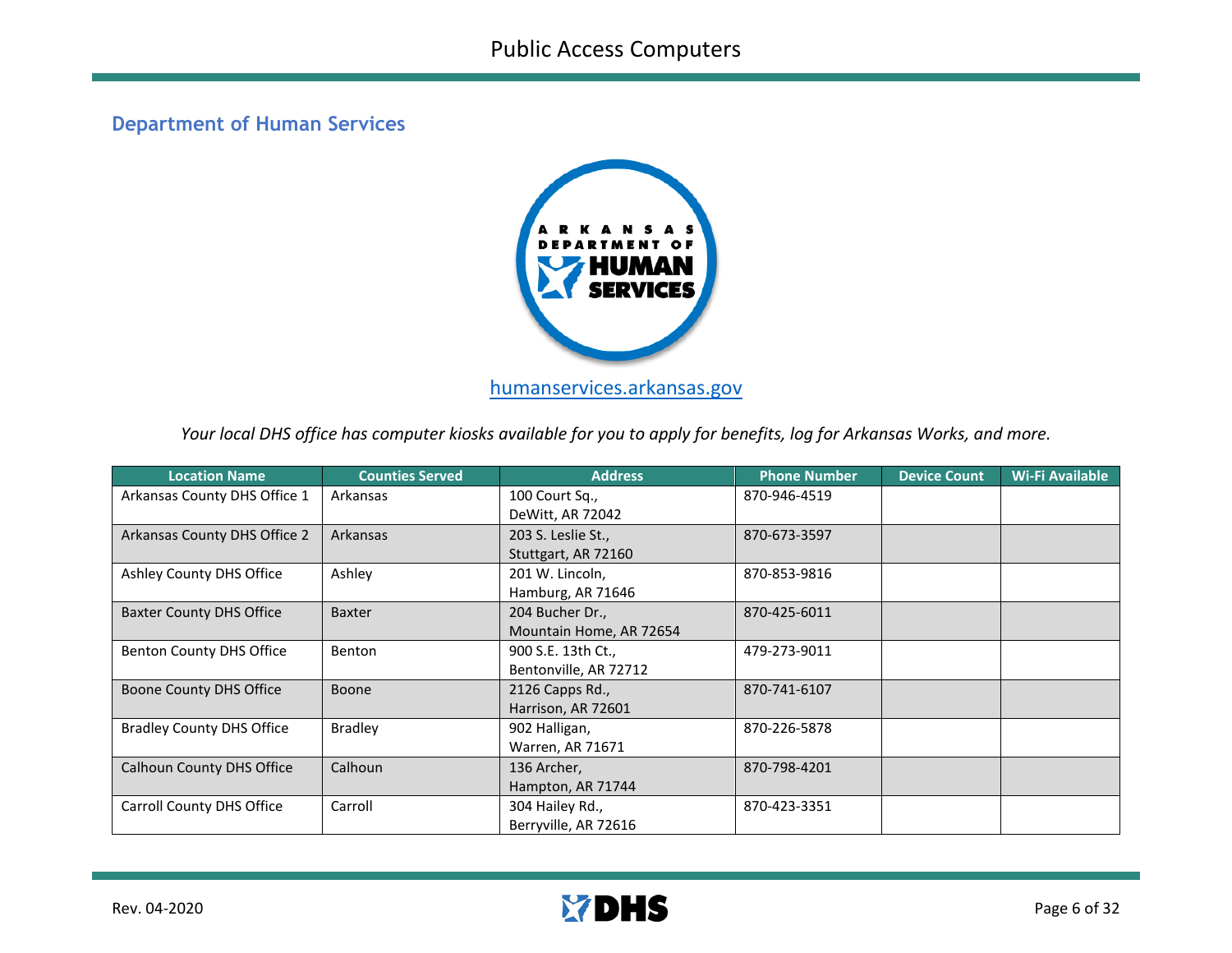| <b>Chicot County DHS Office</b>    | Chicot        | 1736 Hwy. 65 & 82 S.,<br>Lake Village, AR 71653     | 870-265-3821 |  |
|------------------------------------|---------------|-----------------------------------------------------|--------------|--|
| <b>Clark County DHS Office</b>     | Clark         | 602 S. 10th St.,<br>Arkadelphia, AR 71923           | 870-246-9886 |  |
| Clay County DHS Office             | Clay          | 187 N. 2nd St.,<br>Piggott, AR 72454                | 870-598-2282 |  |
| Cleburne County DHS Office         | Cleburne      | 1521 W. Main,<br>Heber Springs, AR 72543            | 870-523-9828 |  |
| <b>Cleveland County DHS Office</b> | Cleveland     | 201 5th St.,<br>Rison, AR 71665                     | 870-325-6218 |  |
| Columbia County DHS Office         | Columbia      | 601 E. University,<br>Magnolia, AR 71754            | 870-234-4190 |  |
| Conway County DHS Office           | Conway        | 2 Bruce St.,<br>Morrilton, AR 72110                 | 870-354-2418 |  |
| Craighead County DHS Office        | Craighead     | 1600 Browns Lane Access Rd.,<br>Jonesboro, AR 72401 | 870-972-1732 |  |
| Crawford County DHS Office         | Crawford      | 704 Cloverleaf Cir.,<br>Van Buren, AR 72956         | 479-474-7595 |  |
| Crittenden County DHS Office       | Crittenden    | 401 S. College Blvd.,<br>West Memphis, AR 72301     | 870-732-5170 |  |
| <b>Cross County DHS Office</b>     | Cross         | 803 Hwy. 64 E.,<br>Wynne, AR 72396                  | 870-238-7522 |  |
| Dallas County DHS Office           | <b>Dallas</b> | 1202 W. 3rd St<br>Fordyce, AR 71742                 | 870-352-5115 |  |
| Desha County DHS Office            | Desha         | 200 N. First St.,<br>McGehee, AR 71654              | 870-222-4144 |  |
| Drew County DHS Office             | Drew          | 444 US Hwy. 425 N.,<br>Monticello, AR 71655         | 870-367-6835 |  |
| <b>Faulkner County DHS Office</b>  | Faulkner      | 1000 E. Siebenmorgan Rd.,<br>Conway, AR 72033       | 501-730-9900 |  |
| Franklin County DHS Office         | Franklin      | 800 W. Commercial<br>Ozark, AR 72949                | 479-667-2379 |  |
| Fulton County DHS Office           | Fulton        | 222 Byron Rd.,<br>Salem, AR 72576                   | 870-895-3309 |  |
| <b>Garland County DHS Office</b>   | Garland       | 115 Stover St.,<br>Hot Springs, AR 71913            | 501-321-2583 |  |

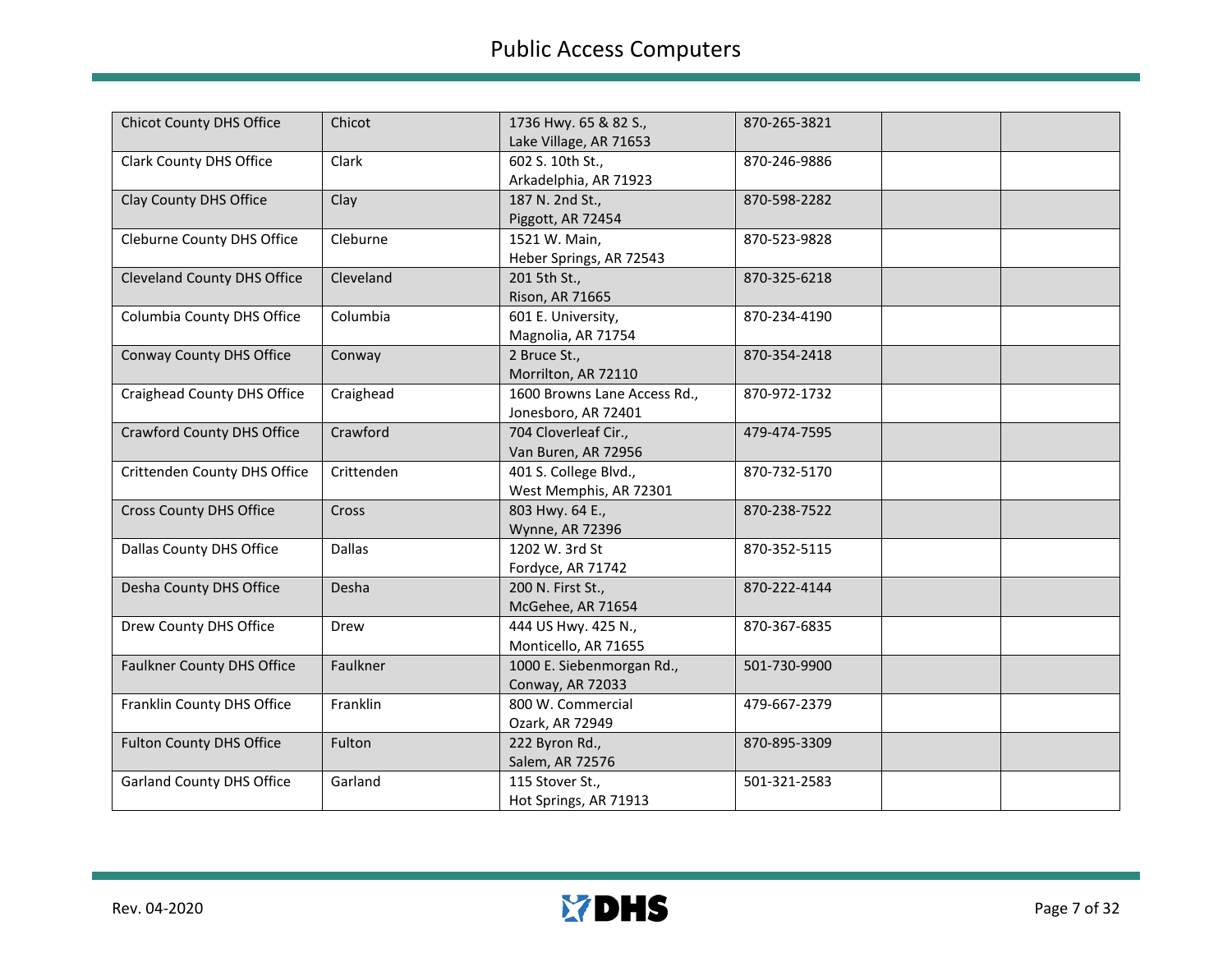| <b>Grant County DHS Office</b>           | Grant             | 16 Opportunity Dr.,<br>Sheridan, AR 72150            | 870-942-5151 |  |
|------------------------------------------|-------------------|------------------------------------------------------|--------------|--|
| Greene County DHS Office                 | Greene            | 809 Goldsmith Rd.,<br>Paragould, AR 72450            | 870-236-8723 |  |
| <b>Hempstead County DHS</b><br>Office    | Hempstead         | 116 N. Laurel,<br>Hope, AR 71801                     | 870-777-8656 |  |
| Hot Spring County DHS Office             | <b>Hot Spring</b> | 2505 Pine Bluff St.,<br>Malvern, AR 72104            | 501-332-2718 |  |
| <b>Howard County DHS Office</b>          | Howard            | 534 N. Main St.,<br>Nashville, AR 71852              | 870-845-4334 |  |
| <b>Independence County DHS</b><br>Office | Independence      | 100 Weaver Ave.,<br>Batesville, AR 72501             | 870-698-1876 |  |
| Izard County DHS Office                  | Izard             | 278 E. Main St.,<br>Melborne, AR 72556               | 870-368-4318 |  |
| Jackson County DHS Office                | Jackson           | 3rd & Hazel St.,<br>Newport, AR 72112                | 870-523-9828 |  |
| Jefferson County DHS Office              | Jefferson         | 1222 W. 6 <sup>th</sup> St.,<br>Pine Bluff, AR 71611 | 870-534-4200 |  |
| Johnson County DHS Office                | Johnson           | 900 S. Rogers Ave.,<br>Clarksville, AR 72830         | 479-754-2355 |  |
| Lafayette County DHS Office              | Lafayette         | 2612 Spruce St.,<br>Lewisville, AR 71845             | 870-921-4283 |  |
| Lawrence County DHS Office               | Lawrence          | 400 N.W. 4th St.,<br>Walnut Ridge, AR 72476          | 870-886-2408 |  |
| Lee County DHS Office                    | Lee               | 772 W. Chestnut St.,<br>Marianna, AR 72360           | 870-295-2597 |  |
| Lincoln County DHS Office                | Lincoln           | 101 W. Wiley St.,<br>Star City, AR 71667             | 870-628-4105 |  |
| Little River County DHS Office           | Little River      | 90 Waddell St,<br>Ashdown, AR 71822                  | 870-898-5155 |  |
| Logan County DHS Office 1                | Logan             | 17 W. McKeen,<br>Paris, AR 72360                     | 479-963-2783 |  |
| Logan County DHS Office 2                | Logan             | 398 E. 2 <sup>nd</sup> ,<br>Booneville, AR 72927     | 479-675-3091 |  |
| Lonoke County DHS Office                 | Lonoke            | 100 Park St,<br>Lonoke, AR 72086                     | 501-676-5643 |  |

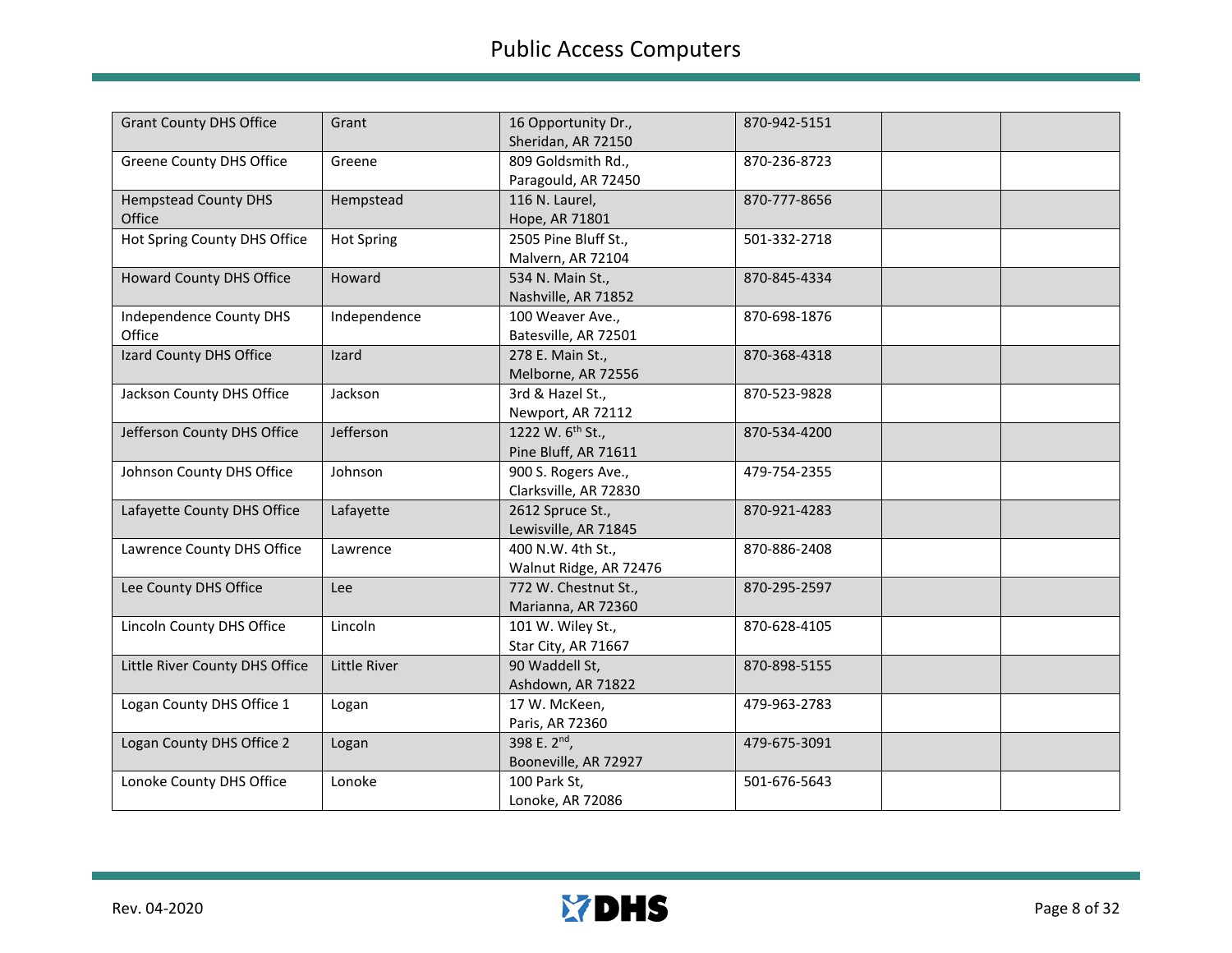| Madison County DHS Office         | Madison              | 1013 N. College Ave.,<br>Huntsville, AR 72740 | 479-738-2161 |  |
|-----------------------------------|----------------------|-----------------------------------------------|--------------|--|
| Marion County DHS Office          | <b>Marion County</b> | 114 E. Old Main,                              | 870-449-4058 |  |
|                                   |                      | Yellville, AR 72687                           |              |  |
| Miller County DHS Office          | Miller               | 3809 Airport Plz.,                            | 870-773-0563 |  |
|                                   |                      | Texarkana, AR 71854                           |              |  |
| Mississippi County DHS Office     | Mississippi          | 1104 Bynum Rd.,                               | 870-763-7093 |  |
|                                   |                      | Blytheville, AR 72315                         |              |  |
| Mississippi County DHS Office     | Mississippi          | 437 S. County Club Rd.,                       | 870-563-5234 |  |
| $\overline{2}$                    |                      | Osceola, AR 72370                             |              |  |
| Monroe County DHS Office 1        | Monroe               | 600 N. 11th St.,                              | 870-747-3329 |  |
|                                   |                      | Clarendon, AR 72029                           |              |  |
| Monroe County DHS Office 2        | Monroe               | 301 1/2 N. New Orleans,                       | 870-734-1445 |  |
|                                   |                      | Brinkley, AR 72021                            |              |  |
| Montgomery County DHS             | Montgomery           | 232 Graham St.,                               | 870-867-3183 |  |
| Office                            |                      | Mt. Ida, AR 71957                             |              |  |
| Nevada County DHS Office          | Nevada               | 355 W. 1st St. N.,                            | 870-887-6626 |  |
|                                   |                      | Prescott, AR 71857                            |              |  |
| Newton County DHS Office          | Newton               | 100 Spring St.,                               | 870-446-2237 |  |
|                                   |                      | Jasper, AR 72641                              |              |  |
| <b>Ouachita County DHS Office</b> | <b>Ouachita</b>      | 222 N.W. Van Buren St.,                       | 870-836-8166 |  |
|                                   |                      | Camden, AR 71711                              |              |  |
| Perry County DHS Office           | Perry                | 213 Houston Ave.,                             | 501-889-5105 |  |
|                                   |                      | Perryville, AR 72126                          |              |  |
| Phillips County DHS Office        | Phillips             | 104 D'Anna Pl.,                               | 870-816-3200 |  |
|                                   |                      | Helena, AR 72342                              |              |  |
| Pike County DHS Office            | Pike                 | 331 E. 13th St.,                              | 870-285-3111 |  |
|                                   |                      | Murfreesboro, AR 71958                        |              |  |
| Poinsett County DHS Office        | Poinsett             | 406 N. Illinois,                              | 870-578-5491 |  |
|                                   |                      | Harrisburg, AR 72432                          |              |  |
| Polk County DHS Office            | Polk                 | 606 Pine St.,                                 | 479-394-3100 |  |
|                                   |                      | Mena, AR 71953                                |              |  |
| Pope County DHS Office            | Pope                 | 701 N. Denver,                                | 479-968-5596 |  |
|                                   |                      | Russellville, AR 72801                        |              |  |
| Prairie County DHS Office         | Prairie              | 663 Market St.,                               | 870-998-2581 |  |
|                                   |                      | DeValls Bluff, AR 72041                       |              |  |

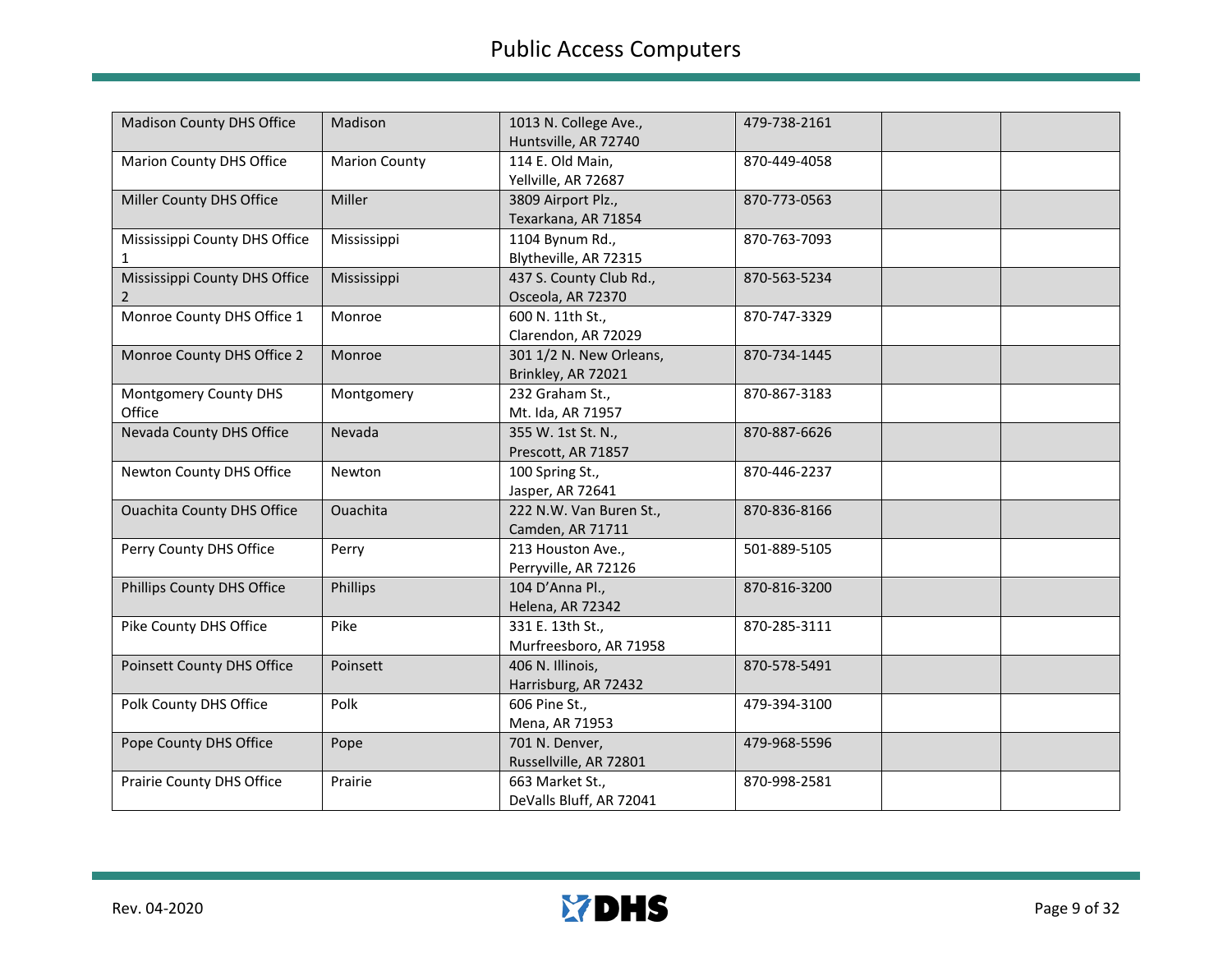| Pulaski East DHS Office            | Pulaski     | 1424 E. Second,<br>P.O. Box 8083,<br>Little Rock, AR 72203                | 501-371-1300 |  |
|------------------------------------|-------------|---------------------------------------------------------------------------|--------------|--|
| Pulaski Jacksonville DHS<br>Office | Pulaski     | 2636 W. Main,<br>P.O. Box 626,<br>Jacksonville, AR 72078                  | 501-371-1200 |  |
| Pulaski North DHS Office           | Pulaski     | 1900 E. Washington Ave.,<br>P.O. Box 5791,<br>North Little Rock, AR 72119 | 501-682-0100 |  |
| Pulaski South DHS Office           | Pulaski     | 1105 Dr. M.L.K. Jr. Blvd.,<br>P.O. Box 2620,<br>Little Rock, AR 72203     | 501-682-9200 |  |
| Pulaski Southwest DHS Office       | Pulaski     | 6801 Baseline Rd.,<br>P.O. Box 8916,<br>Little Rock, AR 72209             | 501-371-1100 |  |
| Randolph County DHS Office         | Randolph    | 1408 Pace Rd.,<br>Pocahontas, AR 72455                                    | 870-892-4475 |  |
| Saline County DHS Office 1         | Saline      | 1603 Edison Ave.,<br>Benton, AR 72018                                     | 501-315-1600 |  |
| Saline County DHS Office 2         | Saline      | 101 N.W. 3rd Rd., Ste. E,<br>Bryant, AR 72022                             | 501-847-6056 |  |
| <b>Scott County DHS Office</b>     | Scott       | 131 Hwy. 71 Bypass S.,<br>Waldron, AR 72958                               | 479-637-4141 |  |
| Searcy County DHS Office           | Searcy      | 106 School St.,<br>Marshall, 72650                                        | 870-448-3153 |  |
| Sebastian County DHS Office        | Sebastian   | 616 Garrison Ave.,<br>Fort Smith, AR 72901                                | 479-782-4555 |  |
| Sevier County DHS Office           | Sevier      | 924 E. Collin Ray Dr., Ste. B & C,<br>DeQueen, AR 71832                   | 870-642-2623 |  |
| <b>Sharp County DHS Office</b>     | Sharp       | 1467 Hwy. 62 412, Ste. B,<br>Cherokee Village, AR 72529                   | 870-856-1053 |  |
| St. Francis County DHS Office      | St. Francis | 1200 E. Broadway,<br>Forrest City, AR 72335                               | 870-633-1242 |  |
| <b>Stone County DHS Office</b>     | Stone       | 1821 E. Main St.,<br>Mountain View, AR 72560                              | 870-269-4321 |  |
| Union County DHS Office            | Union       | 123 W. 18th St.,<br>El Dorado, AR 71730                                   | 870-862-6631 |  |

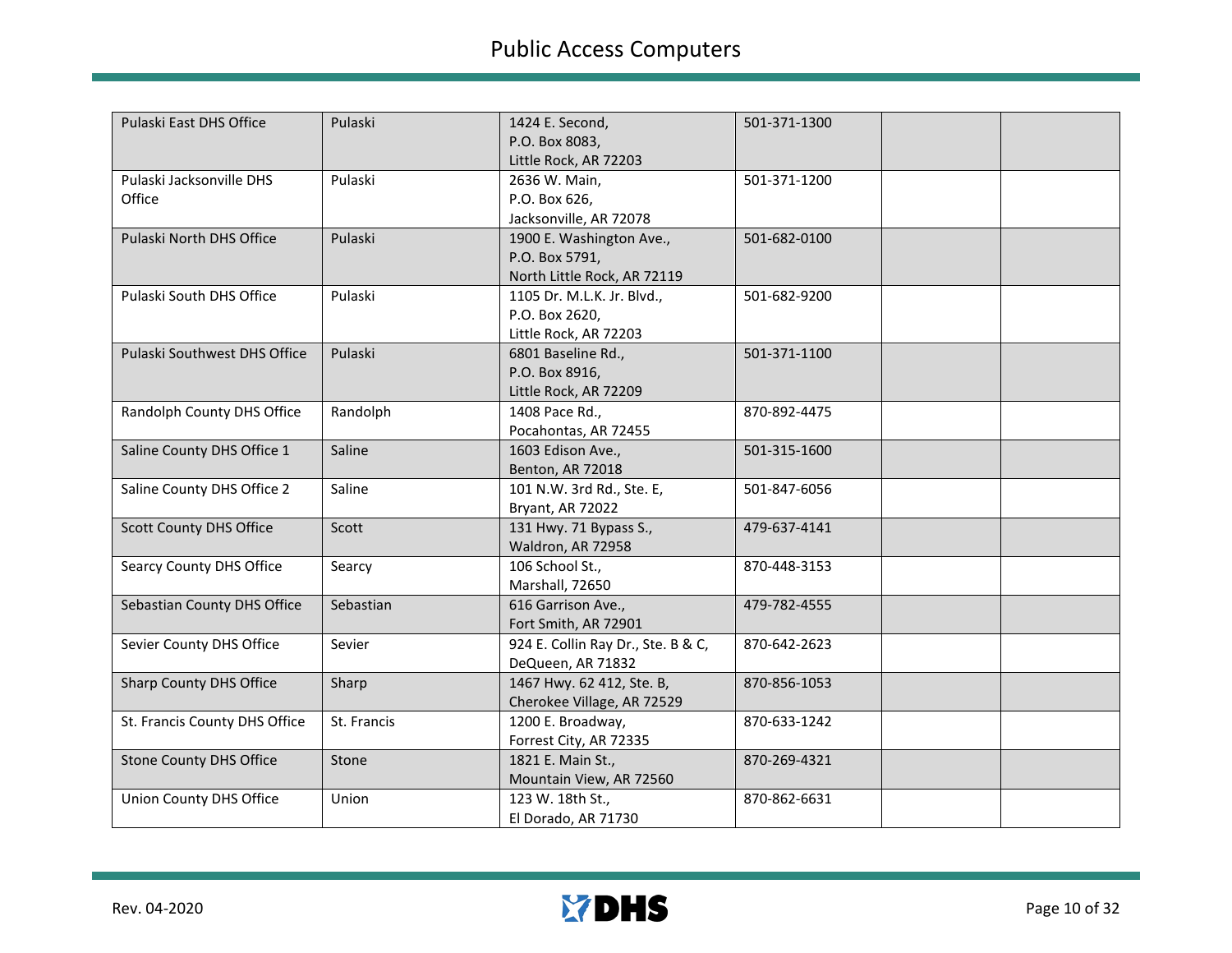| Van Buren County DHS Office              | Van Buren  | 449 Ingram St.,<br>Clinton, AR 72031          | 501-745-4192 |  |
|------------------------------------------|------------|-----------------------------------------------|--------------|--|
| <b>Washington County DHS</b><br>Office 1 | Washington | 4044 Frontage Rd.,<br>Fayetteville, AR, 72703 | 479-521-1270 |  |
| <b>Washington County DHS</b><br>Office 2 | Washington | 4252 Frontage Rd.,<br>Fayetteville, AR, 72703 | 479-442-4029 |  |
| White County DHS Office                  | White      | 608 Rodgers Dr.,<br>Searcy, AR 72143          | 501-268-8696 |  |
| Woodruff County DHS Office               | Woodruff   | 1200 Hwy. 33 N.,<br>Augusta, AR 72006         | 870-347-2537 |  |
| Yell County DHS Office                   | Yell       | 904 E. 10th St.,<br>Danville, AR 72833        | 479-495-2723 |  |



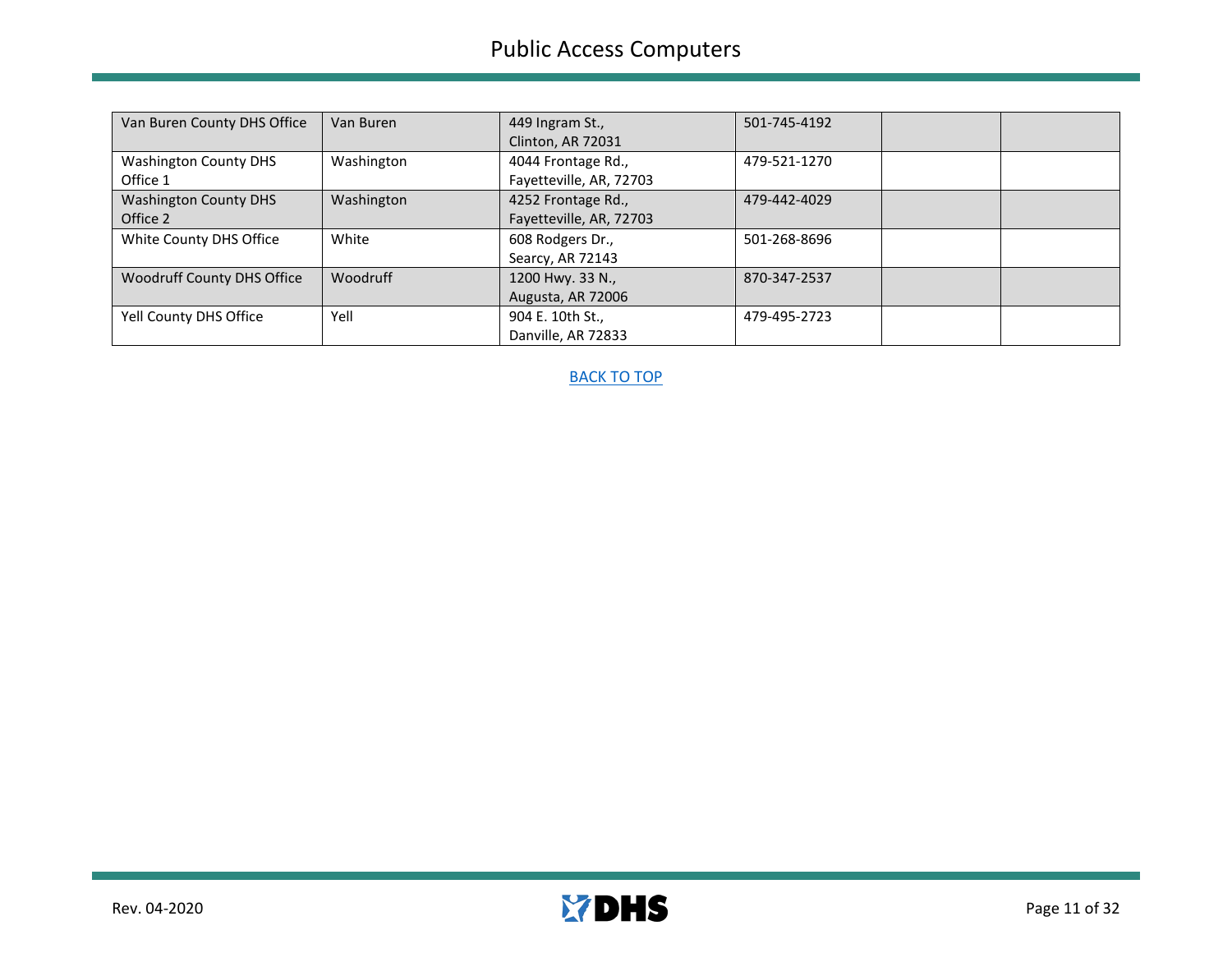#### <span id="page-12-0"></span>**Department of Workforce Services**



[www.dws.arkansas.gov](http://www.dws.arkansas.gov/) 1-855-225-4440 [adws.info@arkansas.gov](mailto:adws.info@arkansas.gov)

*Your local DWS office has computers, telephones, fax machines, and copiers available to help you find and apply for jobs.*

| <b>Location Name</b>          | <b>Counties Served</b>  | <b>Address</b>                   | <b>Phone Number</b> | <b>Device Count</b> | <b>Wi-Fi Available</b> |
|-------------------------------|-------------------------|----------------------------------|---------------------|---------------------|------------------------|
| Arkadelphia DWS Office        | Clark                   | 502 S. 6th St.,                  | 870-246-2481        | 5                   |                        |
|                               |                         | Arkadelphia, AR 71923            |                     |                     |                        |
| <b>Batesville DWS Office</b>  | Fulton, Independence,   | 396 Barnett Dr.,                 | 870-793-4156        | 3                   |                        |
|                               | Izard, Sharp, Stone     | Batesville, AR 72501             |                     |                     |                        |
| Benton DWS Office             | Saline                  | 400 Edison St.,                  | 501-776-2974        | 6                   |                        |
|                               |                         | Benton, AR 72015                 |                     |                     |                        |
| <b>Blytheville DWS Office</b> | Mississippi             | 2825 S. Division,                | 870-762-2035        | 13                  |                        |
|                               |                         | Blytheville, AR 72321            |                     |                     |                        |
| Camden DWS Office             | Calhoun, Dallas,        | 237 S.W. Jackson St.,            | 870-836-5024        | 14                  |                        |
|                               | <b>Ouachita</b>         | Camden, AR 71701                 |                     |                     |                        |
| Clarksville DWS Office        | Johnson                 | 23 Sherwood Plaza Shopping Ctr., | 479-754-8969        | $\overline{2}$      |                        |
|                               |                         | Clarksville, AR 72830            |                     |                     |                        |
| Conway DWS Office             | Faulkner, Van Buren     | 1500 N. Museum Rd.,              | 501-730-9894        | 12                  |                        |
|                               |                         | Conway, AR 72032                 | 501-730-9897        |                     |                        |
| Dumas DWS Office              | Desha                   | 130 W. Waterman,                 | 870-382-1017        | 3                   |                        |
|                               |                         | Dumas, AR 71639                  |                     |                     |                        |
| El Dorado DWS Office          | Union                   | 523 E. Sixth St.,                | 870-862-6456        | 6                   |                        |
|                               |                         | El Dorado, AR 71730              |                     |                     |                        |
| Fayetteville DWS Office       | Madison, Washington     | 2143 W. M.L.K. Blvd.,            | 479-521-5730        | 10                  |                        |
|                               |                         | Fayetteville, AR 72701           |                     |                     |                        |
| Forrest City DWS Office       | Cross, Monroe, Prairie, | 300 Elridge Rd., Ste. 2,         | 870-633-2900        | 18                  |                        |
|                               | St. Francis             | Forrest City, AR 72355           | 870-633-4580        |                     |                        |
| Fort Smith DWS Office         | Crawford, Logan,        | 616 Garrison Ave., Rm. 101,      | 479-783-0231        | 10                  |                        |
|                               | Sebastian, Franklin     | Fort Smith, AR 72901             |                     |                     |                        |

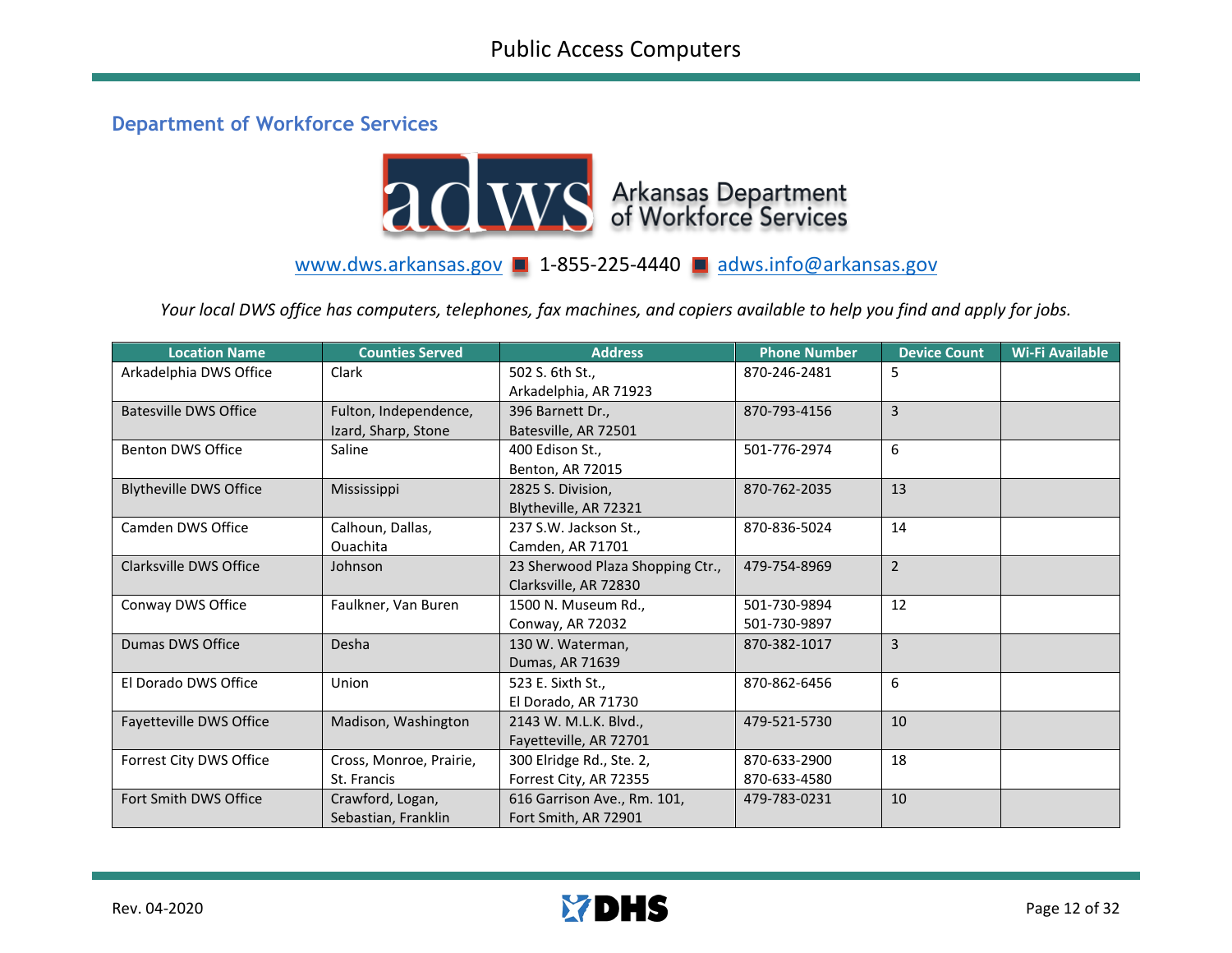| Harrison DWS Office         | Boone, Carroll, Newton,   | 818 Hwy. 62-65 N.,           | 870-741-7901 | 4              |  |
|-----------------------------|---------------------------|------------------------------|--------------|----------------|--|
|                             | Searcy                    | Harrison, AR 72601           |              |                |  |
| Helena DWS Office           | Phillips, Lee             | 819 Newman Dr.,              | 870-338-7415 | 10             |  |
|                             |                           | Helena, AR 72342             |              |                |  |
| Hope DWS Office             | Hempstead, Howard,        | 205 Smith Rd., Ste. A,       | 870-777-3421 | 28             |  |
|                             | Nevada, S. Pike           | Hope, AR 71801               |              |                |  |
| Hot Springs DWS Office      | Garland, Montgomery,      | 2254 Albert Pike, Ste. A,    | 501-525-3450 | 8              |  |
|                             | N. Pike                   | Hot Springs, AR 71913        |              |                |  |
| Jacksonville DWS Office     | Pulaski                   | 2 Crestview Plz.,            | 501-982-3835 | 15             |  |
|                             |                           | Jacksonville, AR 72076       |              |                |  |
| Jonesboro DWS Office        | Craighead, Poinsett,      | 2311 E. Nettleton Ave.,      | 870-935-5594 | 12             |  |
|                             | Lawrence, Randolph        | Jonesboro, AR 72401          |              |                |  |
| Little Rock UI DWS Office   | Pulaski                   | 5401 S. University,          | 501-682-2257 | 40             |  |
|                             |                           | Little Rock, AR 72209        |              |                |  |
| Little Rock ES DWS Office   | Pulaski                   | 5401 S. University,          | 501-682-7719 |                |  |
|                             |                           | Little Rock, AR 72209        |              |                |  |
| Little Rock T/WP DWS Office |                           |                              |              |                |  |
|                             | Pulaski                   | 5401 S. University,          | 501-320-3026 |                |  |
|                             |                           | Little Rock, AR 72209        | 501-320-3027 |                |  |
| Magnolia DWS Office         | Colombia, Lafayette       | 104 Harvey Couch Blvd.,      | 870-234-3440 | $\overline{7}$ |  |
|                             |                           | Magnolia, AR 71753           |              |                |  |
| Malvern DWS Office          | <b>Hot Spring</b>         | 1735 E. Sullenberger St.,    | 501-332-5461 | 4              |  |
|                             |                           | Malvern, AR 72104            |              |                |  |
| Mena DWS Office             | Polk, Scott               | 1100 College Dr.,            | 479-394-3060 | 9              |  |
|                             |                           | Abernathy Bldg.,             |              |                |  |
|                             |                           | Mena, AR 71953               |              |                |  |
| Monticello DWS Office       | Ashley, Bradley, Chicot,  | 477 S. Main St.,             | 870-367-2476 | 8              |  |
|                             | Desha, Drew               | Monticello, AR 71655         |              |                |  |
| Mt. Home DWS Office         | Baxter, Marion            | 1058 Highland Cir., Ste. 20, | 870-425-2386 | 10             |  |
|                             |                           | Mtn. Home, AR 72653          |              |                |  |
| Newport DWS Office          | Jackson, Woodruff         | 7648 Victory Blvd., Ste. B,  | 870-523-3641 | 10             |  |
|                             |                           | Newport, AR 72112            |              |                |  |
| Paragould DWS Office        | Clay, Greene              | 1015 Linwood Dr., Ste. 4,    | 870-236-8512 | 15             |  |
|                             |                           | Paragould, AR 72450          |              |                |  |
| Pine Bluff DWS Office       | Arkansas, Cleveland,      | 1001 S. Tennessee St.,       | 870-534-1920 | 20             |  |
|                             | Grant, Jefferson, Lincoln | Pine Bluff, AR 71601         |              |                |  |
|                             |                           |                              |              |                |  |
| Rogers DWS Office           | <b>Benton</b>             | 100 N. Dixieland Rd.,        | 479-636-4755 | 10             |  |
|                             |                           | Rogers, AR 72756             |              |                |  |

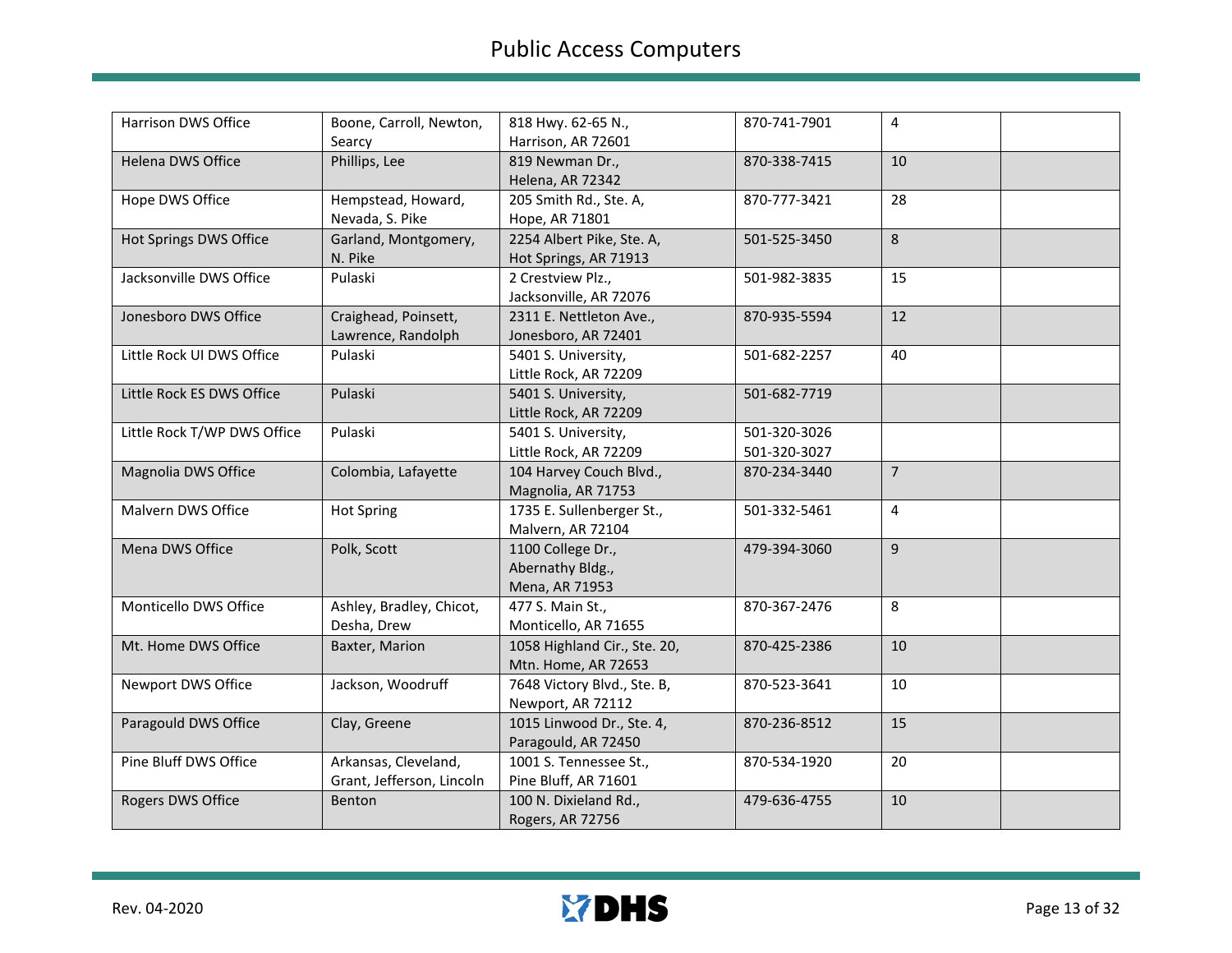| Russellville DWS Office   | Craighead, Poinsett,         | 104 S. Rochester Ave.,   | 479-968-2784 |    |  |
|---------------------------|------------------------------|--------------------------|--------------|----|--|
|                           | Lawrence, Randolph           | Russellville, AR 72801   |              |    |  |
| Searcy DWS Office         | Cleburne, White              | 501 W. Arch Ave.,        | 501-268-8601 | 11 |  |
|                           |                              | Searcy, AR 72143         |              |    |  |
| Siloam Springs DWS Office | Benton, Washington           | 809 S. Mt. Olive St.,    | 479-524-5181 | 8  |  |
|                           |                              | Siloam Springs, AR 72761 |              |    |  |
| Texarkana DWS Office      | Little River, Miller, Sevier | 1702 Hampton Rd.,        | 870-216-4011 | 10 |  |
|                           |                              | Texarkana, TX 75503      |              |    |  |
| West Memphis DWS Office   | Crittenden                   | ASU Mid-South,           | 870-400-2269 | 21 |  |
|                           |                              | 2003 W. Broadway,        |              |    |  |
|                           |                              | West Memphis, AR 72301   |              |    |  |



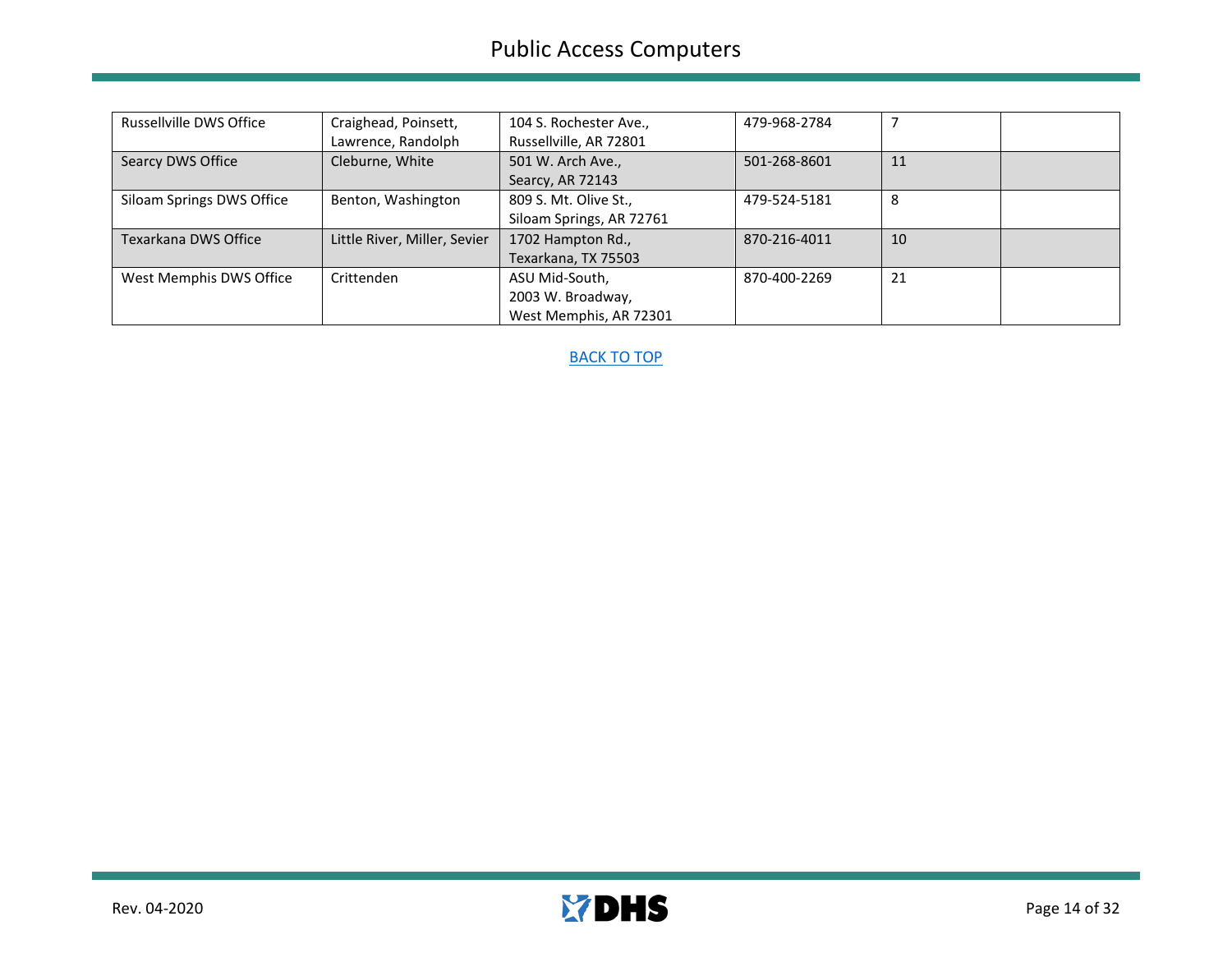## <span id="page-15-0"></span>**Community-Based Organizations**

<span id="page-15-1"></span>**Central Arkansas Development Council**



*Because the CADC cares for the communities they are a part of, they have agreed to make computers available for usage.*

| <b>Location Name</b>      | <b>Counties Served</b> | <b>Address</b>        | <b>Phone Number</b> | <b>Device Count</b> | <b>Wi-Fi Available</b> |
|---------------------------|------------------------|-----------------------|---------------------|---------------------|------------------------|
| Amity Head Start          | Clark                  | 213 N. Clark St.,     | 870-342-5358        |                     | Yes                    |
|                           |                        | Amity, AR 71921       |                     |                     |                        |
| Arkadelphia Head Start    | <b>Clark</b>           | 301 N. 23rd St.,      | 870-246-8931        |                     | <b>Yes</b>             |
|                           |                        | Arkadelphia, AR 71923 |                     |                     |                        |
| Arkadelphia SCAT/ Senior  | Clark                  | 1305 N. 10th St.,     | 870-246-9871        |                     | Yes                    |
| <b>Activity Center</b>    |                        | Arkadelphia, AR 71923 |                     |                     |                        |
| <b>Benton Head Start</b>  | Saline                 | 321 Edison Ave.,      | 501-315-6456        |                     | <b>Yes</b>             |
|                           |                        | Benton, AR 72018      |                     |                     |                        |
| Benton Sr Activity Center | Saline                 | 1800 Citizens Dr.,    | 501-315-0645        |                     | Yes                    |
|                           |                        | Benton, AR 72015      |                     |                     |                        |
| <b>Bismark Head Start</b> | Hot Spring             | 2078 Arlie Moore Rd., | 501-865-1882        |                     | <b>Yes</b>             |
|                           |                        | Bismark, AR 71929     |                     |                     |                        |
| Camden Office             | <b>Ouachita</b>        | 313 Jefferson,        | 870-836-3200        |                     | Yes                    |
|                           |                        | Camden, AR 71707      |                     |                     |                        |
| El Dorado Office          | Union                  | 1426 N. West Ave.,    | 870-864-0219        |                     | <b>Yes</b>             |
|                           |                        | El Dorado, 71730      |                     |                     |                        |
| Fordyce Office            | <b>Dallas</b>          | 410 E. 4th St.,       | 870-352-8894        |                     | Yes                    |
|                           |                        | Fordyce, AR 71742     |                     |                     |                        |

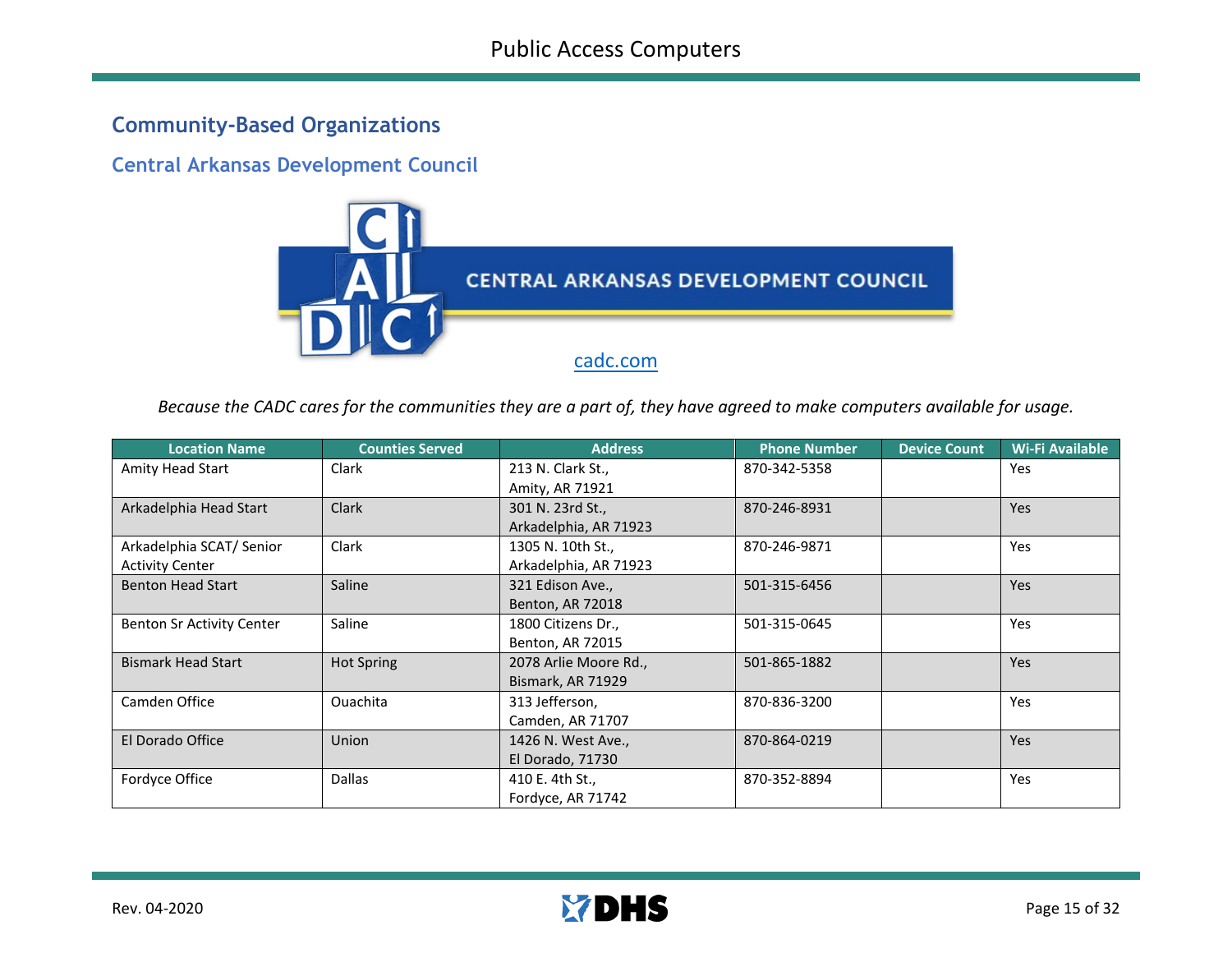| <b>Glenwood Head Start</b>                         | Pike              | 747 Lakeshore Dr.,<br>Glenwood, AR 71943        | 870-356-4780 | Yes |
|----------------------------------------------------|-------------------|-------------------------------------------------|--------------|-----|
| <b>Glenwood Senior Activity</b><br>Center          | Pike              | 229 Betty St.,<br>Glenwood, AR 71943            | 870-356-4212 | Yes |
| <b>Gurdon Senior Activity</b><br>Center/Head Start | Clark             | 410 E. Main,<br>Gurdon, AR 71743                | 870-353-6616 | Yes |
| <b>Hot Springs SCAT</b>                            | Garland           | 525 Airport, Ste. 10,<br>Hot Springs, AR        | 870-867-4666 | Yes |
| <b>Hot Springs Village</b>                         | Garland           | 198 Carmona Rd.,<br>Hot Springs, AR 71909       | 501-915-0087 | Yes |
| Lonoke Office                                      | Lonoke            | 117 S.E. Front St.,<br>Lonoke, AR 72086         | 501-676-0019 | Yes |
| Magnet Cove Head Start                             | <b>Hot Spring</b> | 21977 Hwy. 51,<br>Malvern, AR 72104             | 501-332-6906 | Yes |
| Magnolia Office                                    | Colombia          | 1503 N. Vine,<br>Magnolia, AR 71754             | 870-234-6444 | Yes |
| <b>Malvern Head Start</b>                          | <b>Hot Spring</b> | 21977 Hwy. 51,<br>Malvern, AR 72104             | 501-332-6906 | Yes |
| Malvern SCAT & Operations<br>Office                | <b>Hot Spring</b> | 1303 S. Main,<br>Malvern, AR 72104              | 501-332-5426 | Yes |
| <b>Malvern Senior Activity</b><br>Center           | <b>Hot Spring</b> | 1800 W. Moline,<br>Malvern, AR 72104            | 870-332-5374 | Yes |
| Mt. Ida Senior Activity Center                     | Montgomery        | 156 Senior Dr.,<br>Mt. Ida, 71957               | 870-867-2313 | Yes |
| Murfreesboro Senior Activity<br>Center/ Head Start | Pike              | 120 E. Court, Ste. B,<br>Murfreesboro, AR 71958 | 870-285-2312 | Yes |
| Shannon Hills Head Start                           | Pulaski           | 11925 County Line Rd.,<br>Alexander, AR 72002   | 501-455-4932 | Yes |
| Texarkana Office                                   | Bowie, TX         | 2400 Richmond Rd.,<br>Texarkana, TX 75503       |              | Yes |

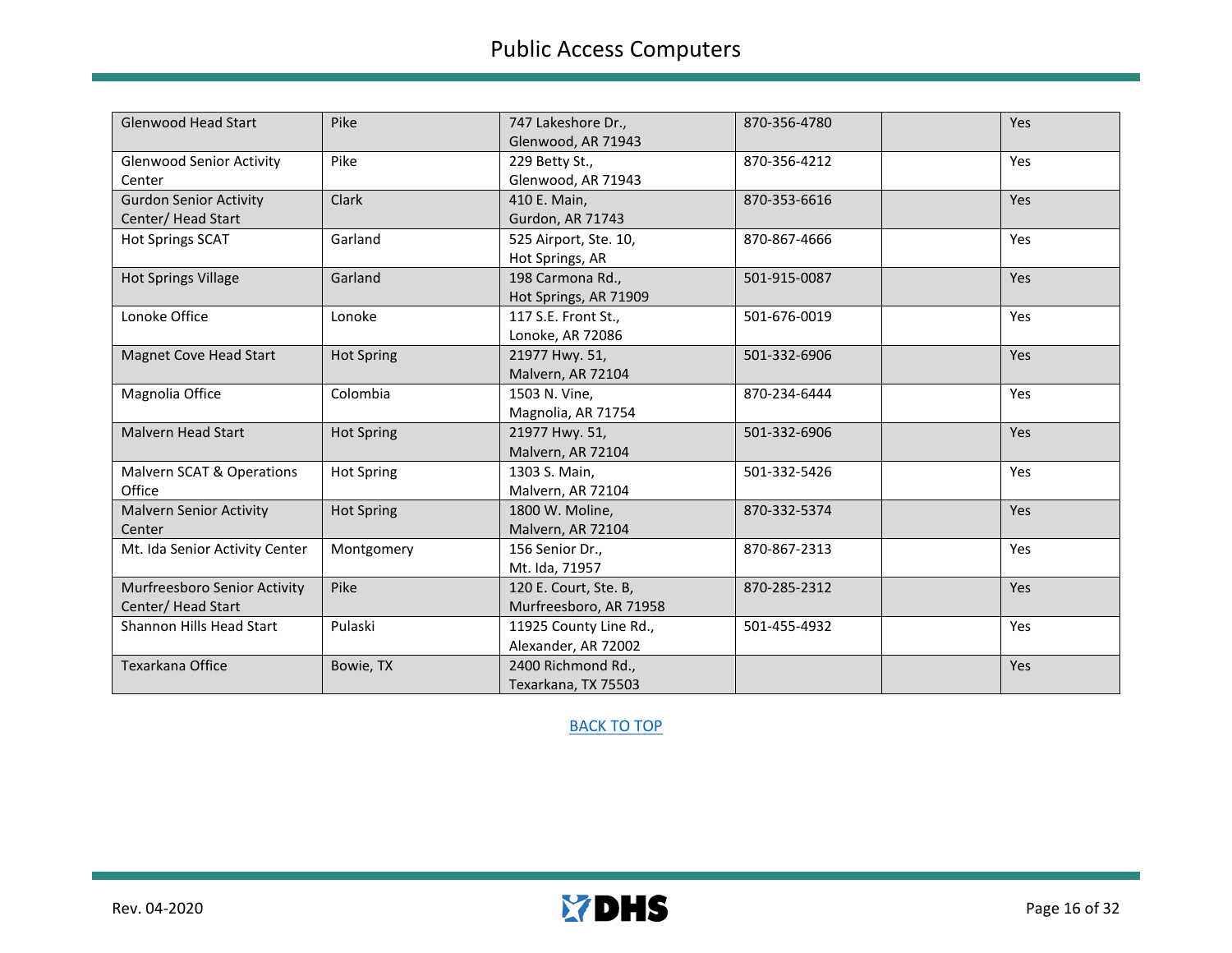#### <span id="page-17-0"></span>**Goodwill Industries of Arkansas**



[goodwillar.org](https://goodwillar.org/)

*Because Goodwill cares for the communities they are a part of, they have agreed to make computers available for usage.*

| <b>Location Name</b>         | <b>Counties Served</b> | <b>Address</b>             | <b>Phone Number</b> | <b>Device Count</b> | <b>Wi-Fi Available</b> |
|------------------------------|------------------------|----------------------------|---------------------|---------------------|------------------------|
| <b>Batesville Goodwill</b>   | Independence           | 3209 Harrison St.,         | 870-569-4030        | $10+$               | No.                    |
|                              |                        | Batesville, AR 72501       |                     |                     |                        |
| Bella Vista Goodwill         | <b>Benton</b>          | 210 Town Center S.E.,      | 479-295-7362        | $10+$               | <b>No</b>              |
|                              |                        | Bella Vista, AR 72714      |                     |                     |                        |
| <b>Benton Goodwill</b>       | Saline                 | 1716 Military Rd.,         | 501-776-1267        | $10+$               | No.                    |
|                              |                        | Benton, AR 72015           |                     |                     |                        |
| <b>Blytheville Goodwill</b>  | Mississippi            | 125 Chickasaw Plz.,        | 870-776-5367        | $10+$               | <b>No</b>              |
|                              |                        | Blytheville, AR 72315      |                     |                     |                        |
| <b>Bryant Goodwill</b>       | Saline                 | 5914 Hwy. 5 N.,            | 501-847-6660        | $10+$               | <b>No</b>              |
|                              |                        | Bryant, AR 72022           |                     |                     |                        |
| Cabot Goodwill               | Lonoke                 | 204 S. Rockwood Dr.,       | 501-941-2643        | $10+$               | <b>No</b>              |
|                              |                        | Cabot, AR 72023            |                     |                     |                        |
| Fayetteville Goodwill        | Washington             | 3105 W. M.L.K. Blvd.,      | 479-575-9592        | $10+$               | No                     |
|                              |                        | Fayetteville, AR 72704     |                     |                     |                        |
| <b>Fayetteville Goodwill</b> | Washington             | 705 E. Appleby Rd.,        | 479-695-0049        | $10+$               | <b>No</b>              |
|                              |                        | Fayetteville, AR 72703     |                     |                     |                        |
| Fort Smith Goodwill          | Sebastian              | 3225 S. 74th St.,          | 479-434-4739        | $10+$               | No                     |
|                              |                        | Fort Smith, AR 72903       |                     |                     |                        |
| <b>Harrison Goodwill</b>     | Boone                  | 814 Hwy. 62-65 N., Ste. 9, | 870-330-7077        | $10+$               | <b>No</b>              |
|                              |                        | Harrison, AR 72601         |                     |                     |                        |
| <b>Hot Springs Goodwill</b>  | Garland                | 205 Garrison St.,          | 501-525-4447        | $10+$               | <b>No</b>              |
|                              |                        | Hot Springs, AR 71913      |                     |                     |                        |

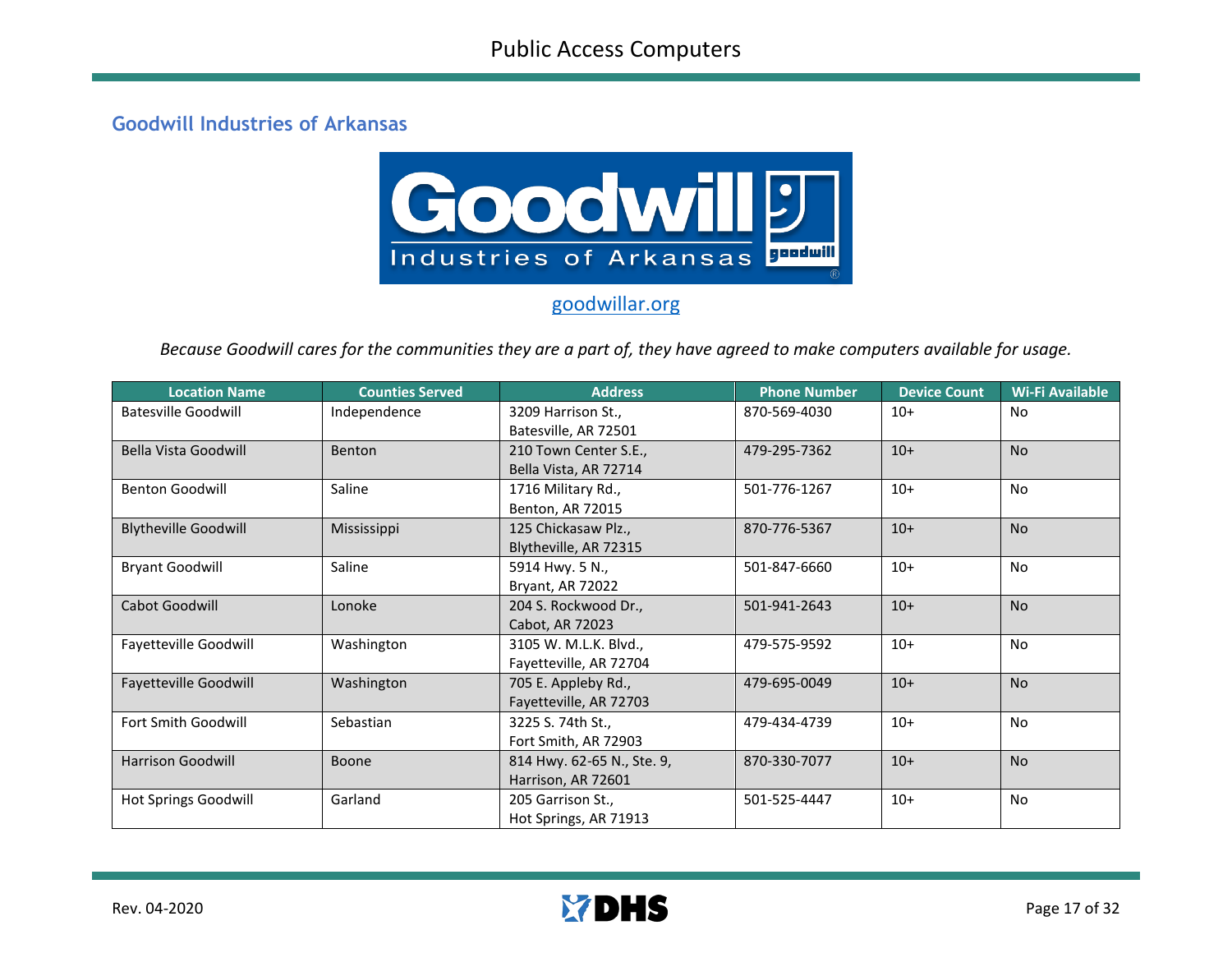| Jacksonville Goodwill                              | Pulaski            | 1309 TP White Dr.,<br>Jacksonville, AR 72076         | 501-415-2989 | $10+$ | <b>No</b> |
|----------------------------------------------------|--------------------|------------------------------------------------------|--------------|-------|-----------|
| Jonesboro Goodwill                                 | Craighead          | 1515 S. Caraway Rd.,<br>Jonesboro, AR 72401          | 870-268-0443 | $10+$ | No        |
| Little Rock Goodwill                               | Pulaski            | 1110 W. 7th St.,<br>Little Rock, AR 72201            | 501-492-5550 | $10+$ | <b>No</b> |
| Little Rock Goodwill                               | Pulaski            | 109 Markham Park Dr<br>Little Rock, AR 72211         | 501-221-1748 | $10+$ | No        |
| Little Rock Goodwill                               | Pulaski            | 7400 Scott Hamilton Dr.,<br>Little Rock, AR 72209    | 501-372-5100 | $10+$ | <b>No</b> |
| Mountain Home Goodwill                             | Baxter             | 759 Hwy. 62 E., Ste. 102,<br>Mountain Home, AR 72653 | 870-508-0042 | $10+$ | <b>No</b> |
| North Little Rock $-$<br>Pulaski Technical College | Pulaski            | 3000 W. Scenic Dr.,<br>North Little Rock, AR 72118   | 501-812-2826 | $10+$ | <b>No</b> |
| Newport Goodwill                                   | Jackson            | 2500 Malcom Ave., Ste. D,<br>Newport, AR 72112       | 870-495-3318 | $10+$ | <b>No</b> |
| Paragould Goodwill                                 | Greene             | 2808 W. Kings Hwy.,<br>Paragould, AR 72450           | 870-236-2636 | $10+$ | <b>No</b> |
| Pine Bluff Goodwill                                | Jefferson          | 2514 W. 28th St.,<br>Pine Bluff, AR 71603            | 501-492-8498 | $10+$ | No        |
| Rogers Goodwill                                    | Benton             | 4301 S. Dixieland Rd.,<br>Rogers, AR 72758           | 479-631-0833 | $10+$ | <b>No</b> |
| Siloam Springs Goodwill                            | Benton             | 1001 S. Mt. Olive St.,<br>Siloam Springs, AR 72761   | 479-373-6120 | $10+$ | No        |
| Springdale Goodwill                                | Benton, Washington | 3157 W. Sunset Ave.,<br>Springdale, AR 72762         | 479-927-0114 | $10+$ | <b>No</b> |

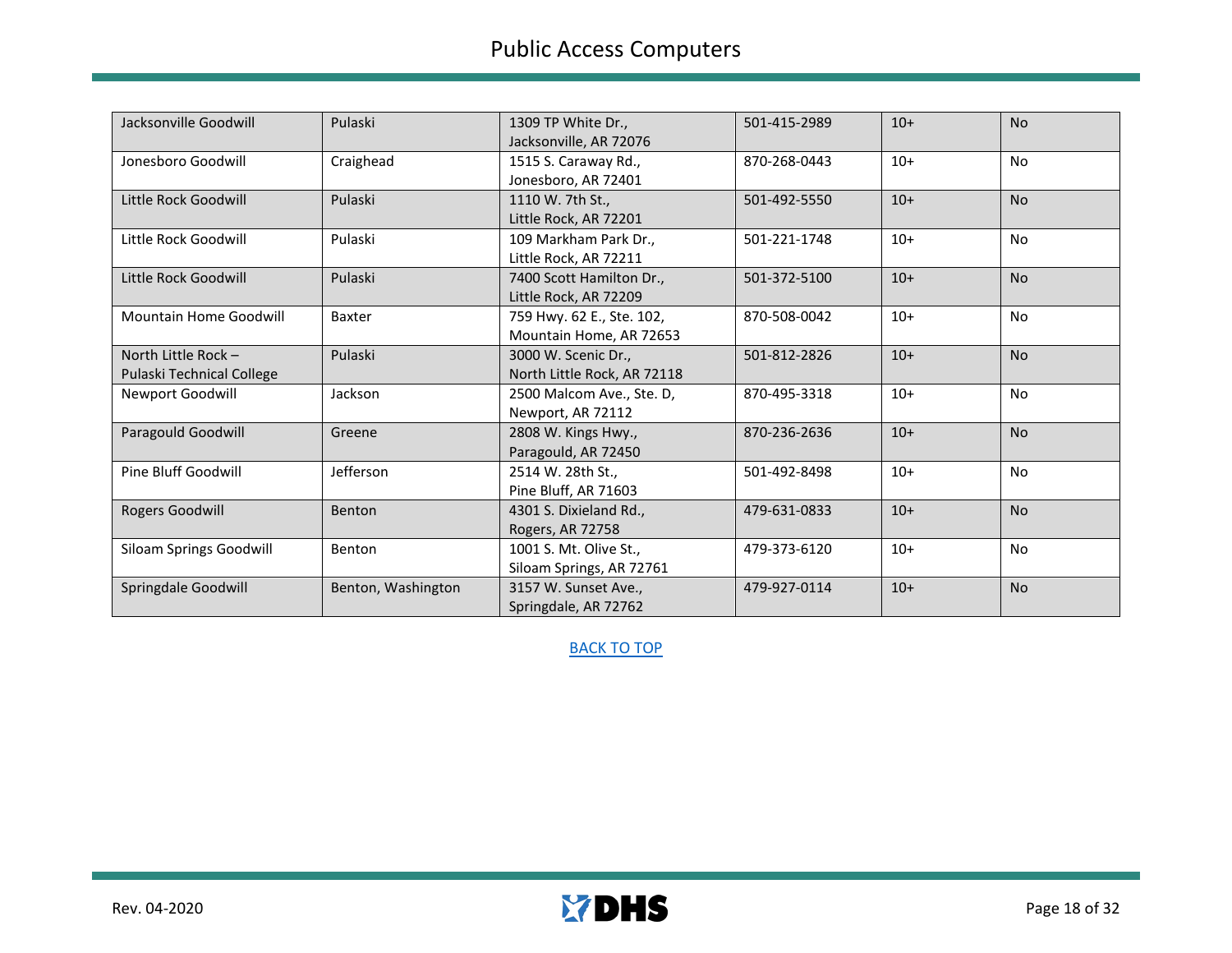#### <span id="page-19-0"></span>**Our House**



*Because Our House cares for the community they are a part of, they have agreed to make computers available for usage.*

| <b>Location Name</b>           | Counties Served | Address               | ' Phone Number | <b>Device Count</b> | Wi-Fi Available |
|--------------------------------|-----------------|-----------------------|----------------|---------------------|-----------------|
| <b>Our House Career Center</b> | Pulaski         | 302 E. Roosevelt Rd   | 501-374-7383   | つに<br>້             | Yes             |
|                                |                 | Little Rock, AR 72206 |                |                     |                 |

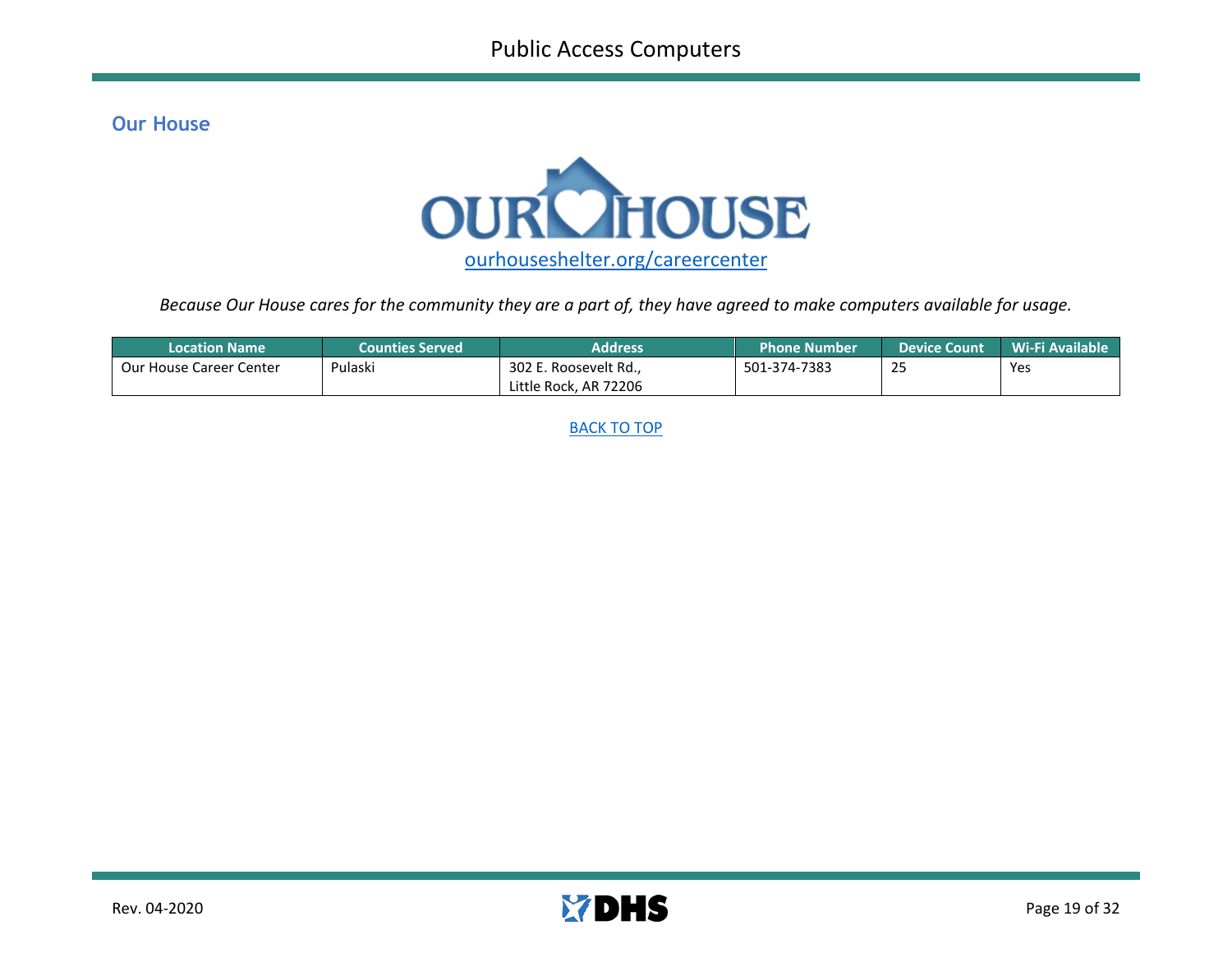## <span id="page-20-0"></span>**Public Libraries**



[library.arkansas.gov/](http://library.arkansas.gov/)

*Computer terminals are available for public use. Patrons must adhere to terms of use.*

| <b>Library System</b>   | <b>Branch Name</b>              | <b>Address</b>        | <b>Phone Number</b> | <b>Device Count</b> | Wi-Fi Available |
|-------------------------|---------------------------------|-----------------------|---------------------|---------------------|-----------------|
| Arkansas County Library | <b>Stuttgart Public Library</b> | 2002 S. Buerkle St.,  | 870-673-1966        | 18                  | Yes             |
|                         |                                 | Stuttgart, AR, 72160  |                     |                     |                 |
| Arkansas County Library | DeWitt Public Library           | 205 W. Maxwell Ave.,  | 870-946-1151        | $\overline{4}$      | <b>Yes</b>      |
|                         |                                 | DeWitt, AR 72042      |                     |                     |                 |
| Arkansas County Library | Cleon Collier Memorial          | 211 W. Main St.,      | 870-548-2821        | 1                   | No              |
|                         | Library                         | Gillette, AR 72055    |                     |                     |                 |
| Arkansas River Valley   | Central Library                 | 501 N. Front St.,     | 479-229-4418        | 16                  | <b>Yes</b>      |
| <b>Regional Library</b> |                                 | Dardanelle, AR 72834  |                     |                     |                 |
| Arkansas River Valley   | Yell County Library             | 904 Atlanta St.,      | 479-495-2911        | $\overline{7}$      | Yes             |
| Regional                |                                 | Danville, AR 72833    |                     |                     |                 |
| Arkansas River Valley   | Johnson County Library          | 2 Taylor Cir.,        | 479-754-3135        | 12                  | <b>Yes</b>      |
| Regional                |                                 | Clarksville, AR 72830 |                     |                     |                 |
| Arkansas River Valley   | Logan County Library            | 419 N. Kennedy,       | 479-675-2737        | 16                  | Yes             |
| Regional                |                                 | Booneville, AR 72927  |                     |                     |                 |
| Arkansas River Valley   | <b>Boyd T and Mollie Gattis</b> | 100 E. Academy,       | 479-963-2371        | 18                  | <b>Yes</b>      |
| Regional                | Logan County Library            | Paris, AR 72855       |                     |                     |                 |
| Arkansas River Valley   | Franklin County Library         | 407 W. Market St.,    | 479-667-2724        | 15                  | <b>Yes</b>      |
| Regional                |                                 | Ozark, AR 72949       |                     |                     |                 |

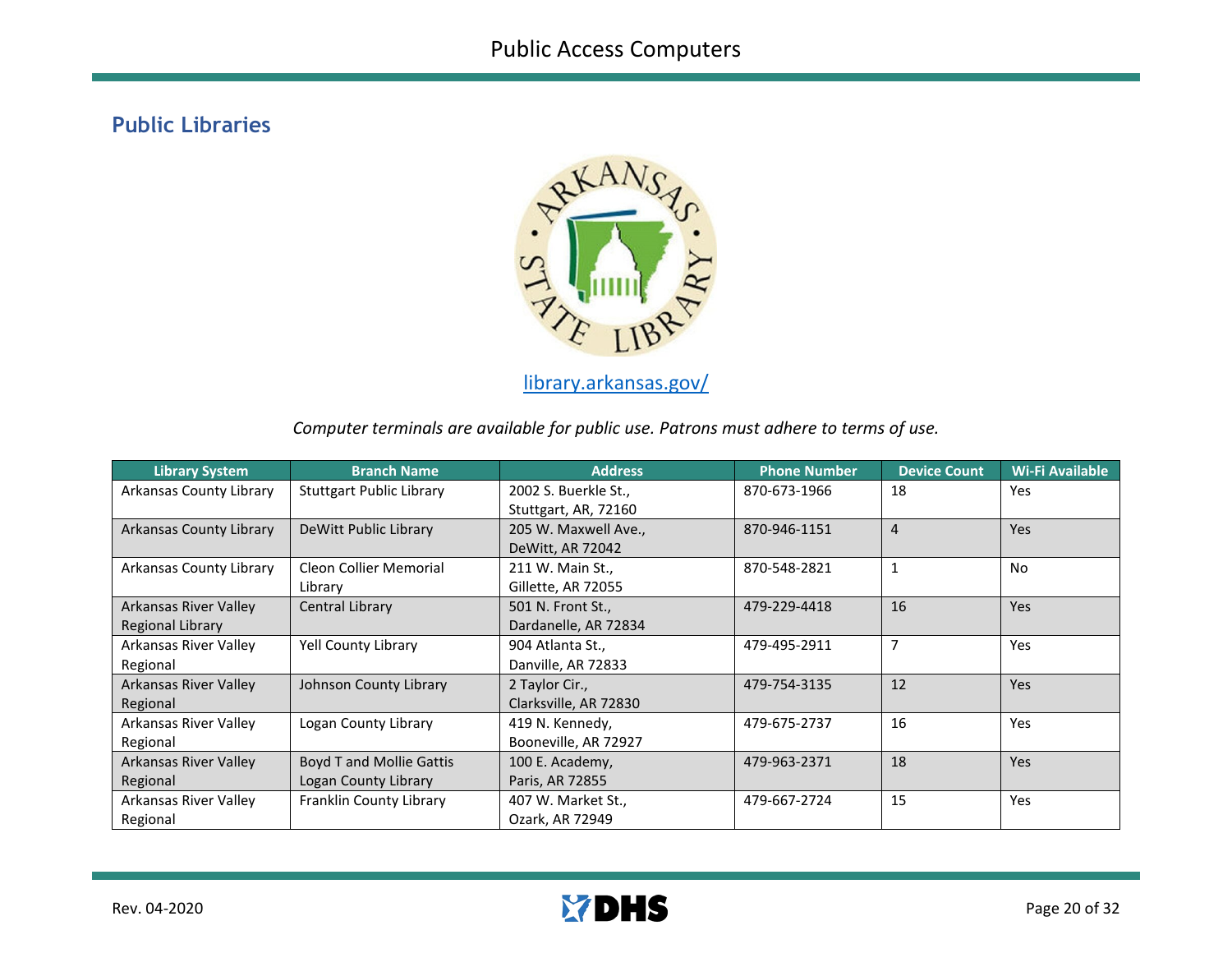| <b>Arkansas River Valley</b><br>Regional | Charleston Public Library          | 12 S. School St.,<br>Charleston, AR 72933     | 479-965-2605 | 16             | Yes       |
|------------------------------------------|------------------------------------|-----------------------------------------------|--------------|----------------|-----------|
| <b>Ashley County Library</b>             | <b>Ashley County Library</b>       | 211 E Lincoln St.,<br>Hamburg, AR             | 870-853-2078 | 4              | Yes       |
| <b>Ashley County Library</b>             | Crossett Public Library            | 1700 S. Main St.,<br>Crossett, AR 71635       | 870-364-2230 | 22             | Yes       |
| <b>Barton Library</b>                    | Barton Library - El Dorado         | 200 E. 5th St.,<br>El Dorado, AR 71730        | 870-863-5447 | 18             | Yes       |
| <b>Barton Library</b>                    | <b>Huttig Branch Library</b>       | 204 Frost St.,<br>Huttig, AR 71747            | 870-943-3411 | 3              | Yes       |
| <b>Barton Library</b>                    | Junction City Library              | 301 N. Myrtle<br>Junction City, AR 71749      | 870-924-5556 | 6              | Yes       |
| <b>Barton Library</b>                    | Norphlet Public Library            | 101 W. Padgett,<br>Norphlet, AR 71759         | 870-546-2274 | 3              | Yes       |
| <b>Barton Library</b>                    | Smackover Public Library           | 700 S. Broadway St.,<br>Smackover, AR 71762   | 870-725-3741 | 6              | Yes       |
| <b>Barton Library</b>                    | <b>Strong City Library</b>         | 210 Pippen Rd.,<br><b>Strong, AR 71765</b>    | 870-797-2165 | 3              | Yes       |
| <b>Baxter County Library</b>             | Donald W. Reynolds Library         | 300 Library Hill,<br>Mountain Home, AR 72653  | 870-580-0987 | 41             | Yes       |
| Bella Vista Public Library               | Bella Vista Public Library         | 11 Dickens Pl.,<br>Bella Vista, AR 72714      | 479-855-1753 | 10             | Yes       |
| <b>Bentonville Public Library</b>        | Bentonville Public Library         | 405 S. Main St.,<br>Bentonville, AR 72712     | 479-271-3192 | 85             | Yes       |
| <b>Boone County Library</b>              | <b>Boone County Library</b>        | 221 W. Stephenson Ave.,<br>Harrison, AR 72601 | 870-741-5913 | 38             | Yes       |
| Calhoun County Library                   | Calhoun County Library             | 115 S. 2nd St.,<br>Hampton, AR 71744          | 870-798-4492 | 3              | Yes       |
| Calhoun County Library                   | Thornton Public Library            | S. 2nd St.,<br>Thornton, AR 71766             | 870-352-5990 | $\overline{2}$ | <b>No</b> |
| Carroll-Madison Library<br>System        | Berryville Public Library          | 104 Spring St.,<br>Berryville, AR 72616       | 870-423-2323 | 11             | No        |
| Carroll-Madison Library<br>System        | Eureka Springs Carnegie<br>Library | 194 Spring St.,<br>Eureka Springs, AR 72632   | 479-253-8754 | 12             | Unknown   |
| Carroll-Madison Library<br>System        | Green Forest Public Library        | 206 E. Main St.,<br>Green Forest, AR 72638    | 870-438-6700 | 14             | Yes       |

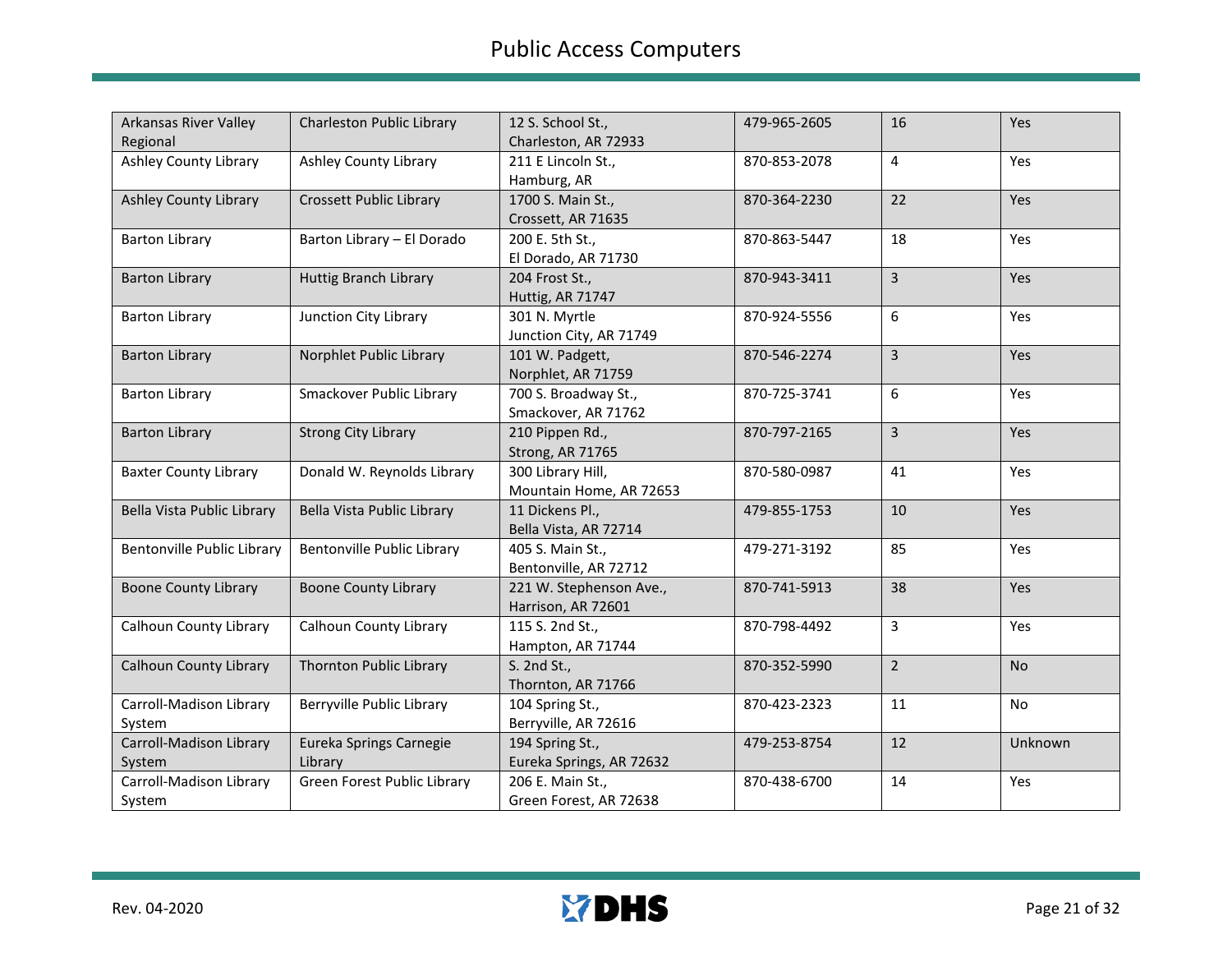| Carroll-Madison Library     | <b>Madison County Public</b>  | 827 N College Ave.,    | 479-738-2754  | 8  | Yes        |
|-----------------------------|-------------------------------|------------------------|---------------|----|------------|
| System                      | Library                       | Huntsville, AR 72740   |               |    |            |
| Carroll-Madison Library     | Kingston Community Library    | Kingston Sq.,          | 479-665-2745  | 3  | Yes        |
| System                      |                               | P.O. Box 6,            |               |    |            |
|                             |                               | Kingston, AR 72742     |               |    |            |
| Carroll-Madison Library     | St. Paul Public Library       | 145 5th St.,           | 479-677-2907  | 3  | Yes        |
| System                      |                               | St. Paul, AR 72760     |               |    |            |
| Central Arkansas Library    | Main Library                  | 100 Rock St.,          | 501-918-3000  | 96 | <b>Yes</b> |
| System                      |                               | Little Rock, AR 72201  |               |    |            |
| Central Arkansas Library    | Millie Brooks Library         | 13024 Hwy. 365,        | 501-537-3186  | 9  |            |
| System                      |                               | Wrightsville, AR 72206 |               |    |            |
| Central Arkansas Library    | Dee Brown Library             | 6325 Baseline Rd.,     | 501-568-7494  | 42 |            |
| System                      |                               | Little Rock, AR 72209  |               |    |            |
| Central Arkansas Library    | <b>Hillary Rodham Clinton</b> | 4800 W. 10th St.,      | 501-978-3870  | 35 |            |
| System                      | Library & Learning Center     | Little Rock, AR 72204  |               |    |            |
| Central Arkansas Library    | John Gould Fletcher Library   | 823 N. Buchanan St.,   | 501-663-5457  | 17 |            |
| System                      |                               | Little Rock, AR 72205  |               |    |            |
| Central Arkansas Library    | Maumelle Library              | 10 Lake Pointe Dr.,    | 501-851-2551  | 19 |            |
| System                      |                               | Maumelle, AR 72113     |               |    |            |
| Central Arkansas Library    | Sidney S. McMath Library      | 2100 John Barrow Rd.,  | 501-225-0066  | 18 |            |
| System                      |                               | Little Rock, AR 72204  |               |    |            |
| Central Arkansas Library    | Max Milam Library             | 609 Alpin Ave.,        | 501-889-72126 | 14 |            |
| System                      |                               | Perryville, AR 72126   |               |    |            |
| Central Arkansas Library    | Nixon Library                 | 703 W. Main St.,       | 501-457-5038  | 15 |            |
| System                      |                               | Jacksonville, AR 72076 |               |    |            |
| Central Arkansas Library    | Oley E. Rooker Library        | 11 Otter Creek Ct.,    | 501-907-5991  | 22 |            |
| System                      |                               | Little Rock, AR 72210  |               |    |            |
| Central Arkansas Library    | Amy Sanders Library           | 10200 Johnson Dr.,     | 501-835-7756  | 15 |            |
| System                      |                               | Sherwood, AR 72120     |               |    |            |
| Central Arkansas Library    | Adolphine Fletcher Terry      | 2015 Nappa Valley Dr., | 501-228-0129  | 21 |            |
| System                      | Library                       | Little Rock, AR 72212  |               |    |            |
| Central Arkansas Library    | Roosevelt Thompson Library    | 38 Rahling Cir.,       | 501-821-3060  | 16 |            |
| System                      |                               | Little Rock, AR 72223  |               |    |            |
| Central Arkansas Library    | Sue Cowan Williams Library    | 1800 Chester St.,      | 501-376-4282  | 21 |            |
| System                      |                               | Little Rock, AR 72206  |               |    |            |
| <b>Clark County Library</b> | <b>Clark County Library</b>   | 609 Caddo St.,         | 870-246-2271  | 4  | Yes        |
|                             |                               | Arkadelphia, AR 71923  |               |    |            |

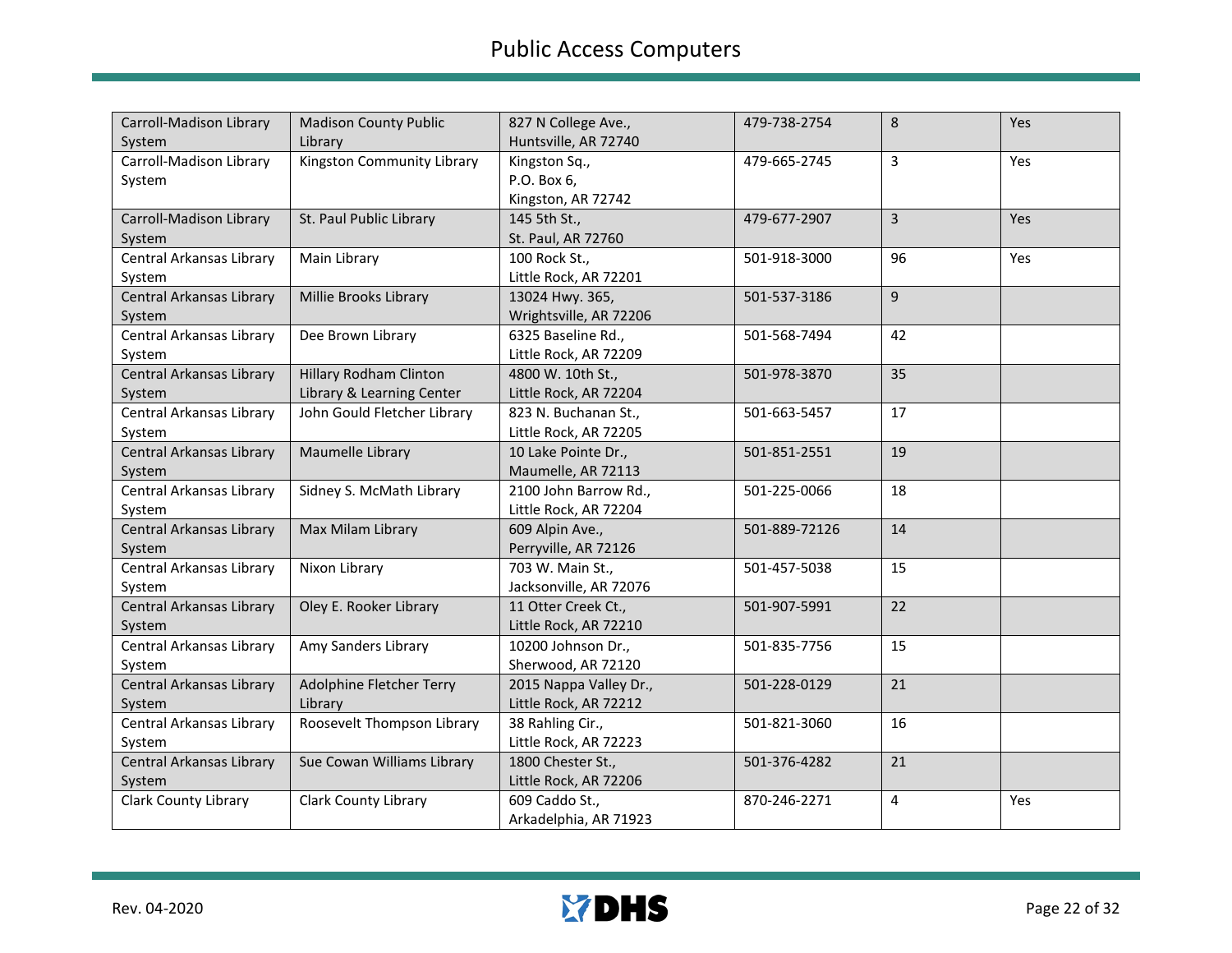| <b>Clark County Library</b>              | Cabe Public Library-Gurdon<br><b>Branch</b> | 204 E. Walnut,<br>Gurdon, AR 71743         | 870-353-2911 | $\overline{2}$ |            |
|------------------------------------------|---------------------------------------------|--------------------------------------------|--------------|----------------|------------|
| Columbia County Library                  | Columbia County Central<br>Library          | 2057 N. Jackson St.,<br>Magnolia, AR 71753 | 870-234-1991 | 26             | Yes        |
| Columbia County Library                  | <b>Taylor Public Library</b>                | 101 W. Pope St.,<br>Taylor, AR 71861       | 870-694-2051 | 3              | Yes        |
| Conway County Library                    | Conway County Library                       | 101 W. Church St.,<br>Morrilton, AR 72110  | 501-354-5204 | 13             | Yes        |
| <b>Crawford County Library</b><br>System | Van Buren Public Library                    | 1409 Main St.,<br>Van Buren, AR 72956      | 479-474-6045 | 32             | <b>Yes</b> |
| Crawford County Library<br>System        | Alma Public Library                         | 624 Fayetteville Ave.,<br>Alma, AR 72921   | 479-632-4140 | 8              |            |
| <b>Crawford County Library</b><br>System | Mulberry Public Library                     | 220 N. Main St.,<br>Mulberry, AR 72947     | 479-997-1226 | 5              |            |
| Crawford County Library<br>System        | Cedarville Public Library                   | 737 Pirates Way,<br>Cedarville, AR 72932   | 479-410-1853 | 8              |            |
| <b>Crawford County Library</b><br>System | Mountainburg Public Library                 | 1300 N. Hwy. 71,<br>Mountainburg, AR 72946 | 479-369-1600 | $\overline{4}$ |            |
| Crittenden County<br>Library             | Earle Library                               | 703 Commerce St<br>Earle, AR 72331         | 870-792-8500 |                | Yes        |
| Crittenden County<br>Library             | Gilmore Library                             | 269 W. Menesha St.,<br>Turrell, AR 72384   | 870-343-2697 |                | <b>Yes</b> |
| Crittenden County<br>Library             | Horseshoe Public Library                    | 3181 Horseshoe Cir.,<br>Hughes, AR 72348   | 870-339-3862 |                | Yes        |
| Crittenden County<br>Library             | <b>Woolfolk Public Library</b>              | 100 N. Currie St.,<br>Marion, AR 72364     | 870-739-3238 |                | <b>Yes</b> |
| Crowley Ridge Regional<br>Library        | Jonesboro Public Library                    | 315 W. Oak Ave.,<br>Jonesboro, AR 72401    | 870-935-5133 | 46             | Yes        |
| Crowley Ridge Regional<br>Library        | Caraway Public Library                      | 102 B E. State St.,<br>Caraway, AR 72419   | 870-482-3394 | 8              |            |
| Crowley Ridge Regional<br>Library        | Poinsett County Public Library              | 200 N. East St.,<br>Harrisburg, AR 72432   | 870-578-4465 | 9              |            |
| Crowley Ridge Regional<br>Library        | <b>McAdams Library</b>                      | 106 Cobean,<br>Lake City, AR 72437         | 870-237-4407 | 10             |            |
| Crowley Ridge Regional<br>Library        | Goldsby Library                             | 240 Greenwood St.,<br>Lapanto, AR 72354    | 870-475-6144 | 8              |            |

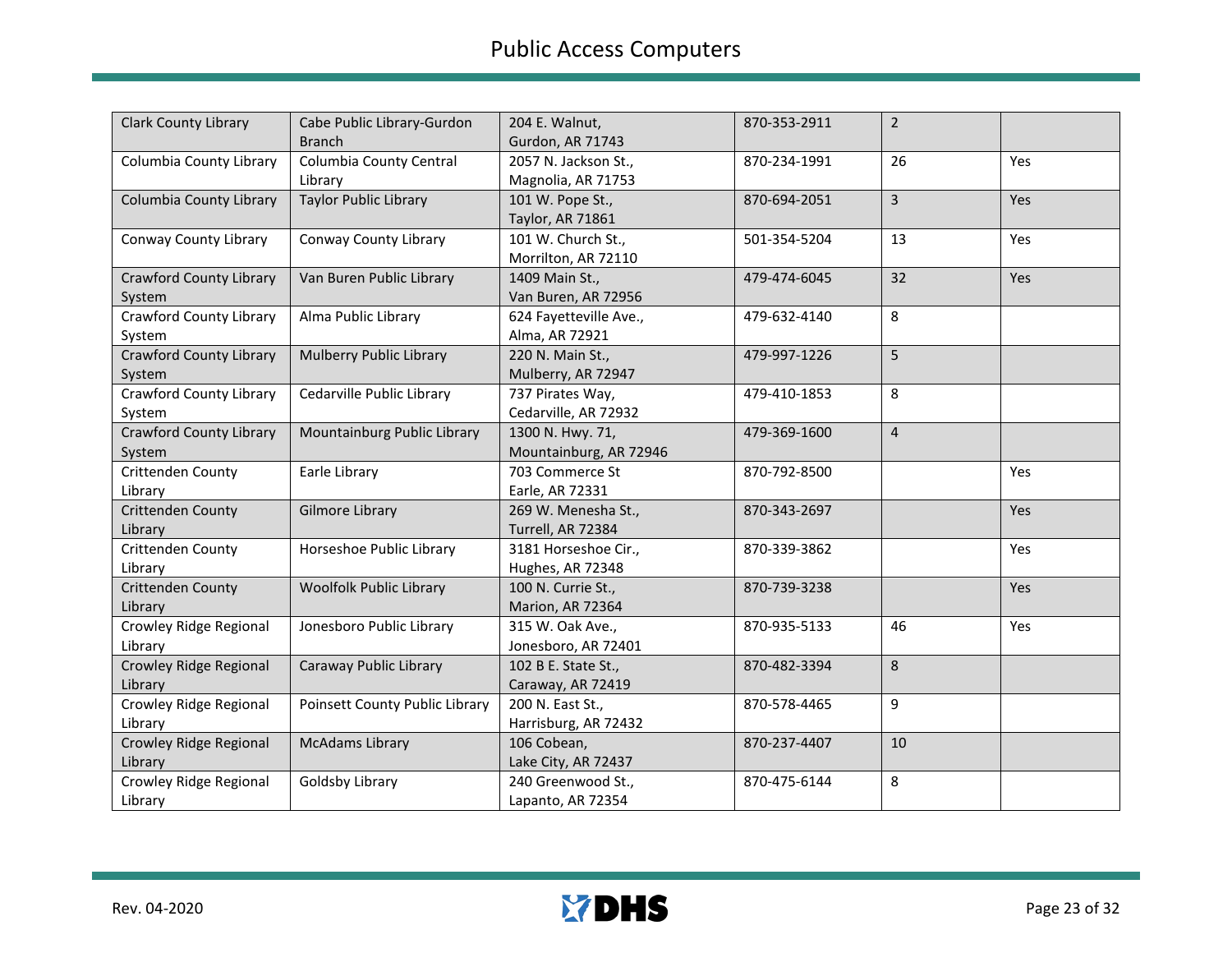| Crowley Ridge Regional       | Marked Tree Public Library         | 102 Locust,              | 870-358-3190 | 10             |     |
|------------------------------|------------------------------------|--------------------------|--------------|----------------|-----|
| Library                      |                                    | Marked Tree, AR 72365    |              |                |     |
| Crowley Ridge Regional       | Kohn Memorial Library              | 103 S. Edmonds,          | 870-486-2515 | 10             |     |
| Library                      |                                    | Monette, AR 72447        |              |                |     |
| Crowley Ridge Regional       | West Poinsett County Public        | W. 2nd & Washington St., | 870-684-2235 | 8              |     |
| Library                      | Library                            | Weiner, AR 72479         |              |                |     |
| <b>East Central Arkansas</b> | Wynn/Cross County Library          | 410 E. Merriman Ave.,    | 870-238-3850 | 21             | Yes |
| Regional Library             |                                    | Wynne, AR 72396          |              |                |     |
| <b>East Central Arkansas</b> | Parkin Branch Library              | 122 Wilson,              | 870-755-5499 | $\overline{7}$ |     |
| Regional Library             |                                    | Parkin, AR 72373         |              |                |     |
| <b>East Central Arkansas</b> | Augusta/Woodruff County            | 201 Mulberry St.,        | 870-347-5331 | 11             |     |
| Regional Library             | Library                            | Augusta, AR 72006        |              |                |     |
| <b>East Central Arkansas</b> | <b>McCrory Branch Library</b>      | 105 E. 2nd St.,          | 870-731-0150 | 4              |     |
| <b>Regional Library</b>      |                                    | McCrory, AR 72101        |              |                |     |
| <b>East Central Arkansas</b> | <b>Cotton Plant Branch Library</b> | 124 Main St.,            | 870-459-1063 | 4              |     |
| Regional Library             |                                    | Cotton Plant, AR 72036   |              |                |     |
| Fairfield Bay Library        | Fairfield Bay Library              | 369 Dave Creek Pkwy.,    | 501-884-4930 | 5              | Yes |
|                              |                                    | Fairfield Bay, AR 72088  |              |                |     |
| Faulkner/ Van Buren          | Conway Public Library              | 1900 W. Tyler St.,       | 501-327-7482 | 17             | Yes |
| County Library System        |                                    | Conway, AR 72034         |              |                |     |
| Faulkner/ Van Buren          | <b>Clinton Public Library</b>      | 289 Factory Rd.,         | 501-745-2100 | 15             |     |
| County Library System        |                                    | Clinton, AR 72031        |              |                |     |
| Faulkner/ Van Buren          | Damascus Public Library            | 17379 US 65,             | 501-335-8142 | 3              |     |
| County Library System        |                                    | Damascus, AR 72039       |              |                |     |
| Faulkner/ Van Buren          | Mayflower Public Library           | 6 Ashmore Dr.,           | 501-470-9678 | 8              |     |
| County Library System        |                                    | Mayflower, AR 72106      |              |                |     |
| Faulkner/ Van Buren          | Twin Groves Public Library         | 10 Twin Groves Ln.,      | 501-335-8088 | $\overline{7}$ |     |
| County Library System        |                                    | Twin Groves, AR 72039    |              |                |     |
| Faulkner/ Van Buren          | Greenbrier Public Library          | 13 Wilson Farm Rd.,      | 501-679-6344 | 6              |     |
| County Library System        |                                    | Greenbrier, AR 72058     |              |                |     |
| Faulkner/ Van Buren          | Mount Vernon Public Library        | 1371 Hwy. 36,            | 501-849-3080 | 5              |     |
| County Library System        |                                    | Mt. Vernon, AR 72111     |              |                |     |
| Faulkner/ Van Buren          | Vilonia Public Library             | 3 Bise St.,              | 501-796-8520 | 5              |     |
| County Library System        |                                    | Vilonia, AR 72173        |              |                |     |
| Fayetteville Public          | Fayetteville Public Library        | 401 W. Mountain St.,     | 479-856-7000 | 143            | Yes |
| Library                      |                                    | Fayetteville, AR 72701   |              |                |     |

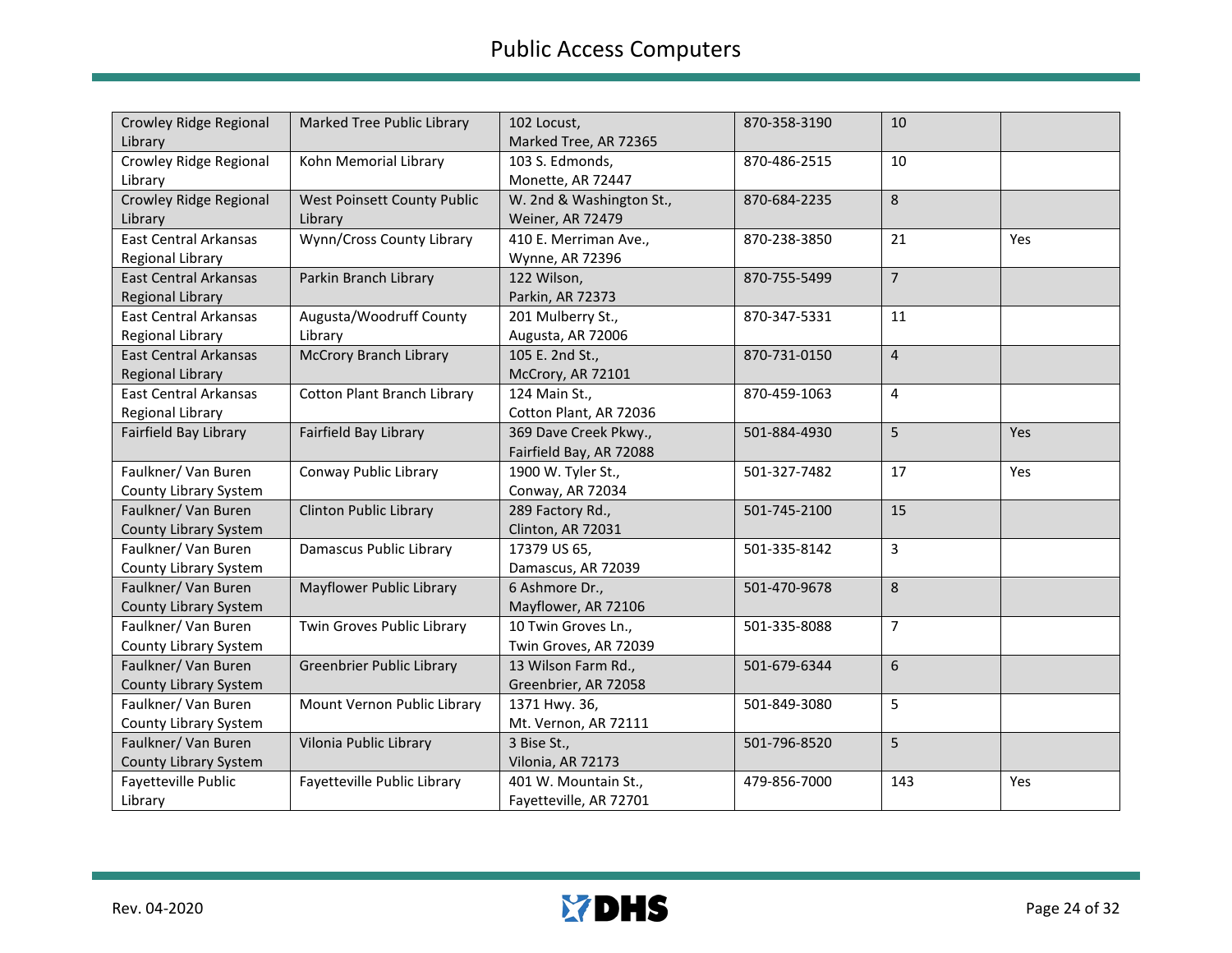| <b>Forrest City Public</b>    | Forrest City Public Library     | 421 S. Washington,     | 870-633-5646 | 11             | Yes     |
|-------------------------------|---------------------------------|------------------------|--------------|----------------|---------|
| Library                       |                                 | Forrest City, AR 72335 |              |                |         |
| Fort Smith Public Library     | Main Library                    | 3201 Rogers Ave.,      | 479-783-0229 | 86             | Yes     |
| System                        |                                 | Fort Smith, AR 72903   |              |                |         |
| Fort Smith Public Library     | Dallas Street Neighborhood      | 8100 Dallas St.,       | 479-484-5650 | Available but  |         |
| System                        | <b>Branch Library</b>           | Fort Smith, AR 72903   |              | unknown        |         |
| Fort Smith Public Library     | Miller Branch Library           | 8701 S. 28th St.,      | 479-646-3945 | Available but  |         |
| System                        |                                 | Fort Smith, AR 72908   |              | unknown        |         |
| Fort Smith Public Library     | Windsor Drive Branch Library    | 4701 Windsor Dr.,      | 479-785-0405 | Available but  |         |
| System                        |                                 | Fort Smith, AR 72904   |              | unknown        |         |
| <b>Garland County Library</b> | <b>Garland County Library</b>   | 1427 Malvern Ave.,     | 501-623-4161 | 37             | Yes     |
|                               |                                 | Hot Springs, AR 71901  |              |                |         |
| <b>Gentry Public library</b>  | <b>Gentry Public Library</b>    | 105 E. Main St.,       | 479-736-2054 | 6              | Yes     |
|                               |                                 | Gentry, AR 72734       |              |                |         |
| Gravette Public Library       | Gravette Public Library         | 604 1st Ave. SE        | 479-787-6955 | 18             | Yes     |
|                               |                                 | Gravette, AR 72736     |              |                |         |
| <b>Hempstead County</b>       | <b>Hempstead County Library</b> | 500 S. Elm St.,        | 870-777-4564 | $\overline{4}$ | Yes     |
| Library                       |                                 | Hope, AR 71801         |              |                |         |
| <b>Independence County</b>    | Independence County Library     | 368 E. Main St.,       | 870-793-8814 | 9              | Yes     |
| Library                       |                                 | Batesville, AR 72501   |              |                |         |
| <b>Decatur Public Library</b> | Iva Jane Peek Public Library    | 121 N. Main St.,       | 479-752-7323 | 15             | Yes     |
|                               |                                 | Decatur, AR 72722      |              |                |         |
| Jackson County Library        | W.A. Billingsley Memorial       | 213 Walnut St.,        | 870-523-2952 | 15             | Yes     |
|                               | Library                         | Newport, AR 72112      |              |                |         |
| Jackson County Library        | <b>Tuckerman City Library</b>   | 200 W. Main,           | 870-349-5313 | $\overline{4}$ | Yes     |
|                               |                                 | Tuckerman, AR 72473    |              |                |         |
| Lafayette County Library      | Lafayette County Library        | 219 E. 3rd St.,        | 870-921-4757 | Available but  | Unknown |
|                               |                                 | Lewisville, AR 71845   |              | unknown        |         |
| Lafayette County Library      | Cabe Memorial Public Library    | 312 Main St.,          | 870-533-4424 | Available but  | Unknown |
|                               |                                 | Stamps, AR 71860       |              | unknown        |         |
| Lawrence County Library       | Lawrence County Library         | 115 W. Walnut St.,     | 870-886-3222 | 18             | Yes     |
|                               |                                 | Walnut Ridge, AR 72476 |              |                |         |
| Lawrence County Library       | Bobbie Jean Memorial Library    | 102 Hendrix,           | 870-869-2093 | 6              |         |
|                               |                                 | Imboden, AR 72434      |              |                |         |
| Lawrence County Library       | Driftwood Branch Library        | 28 S. Hwy. 25,         | 870-528-3506 | 6              |         |
|                               |                                 | Lynn, AR 72440         |              |                |         |

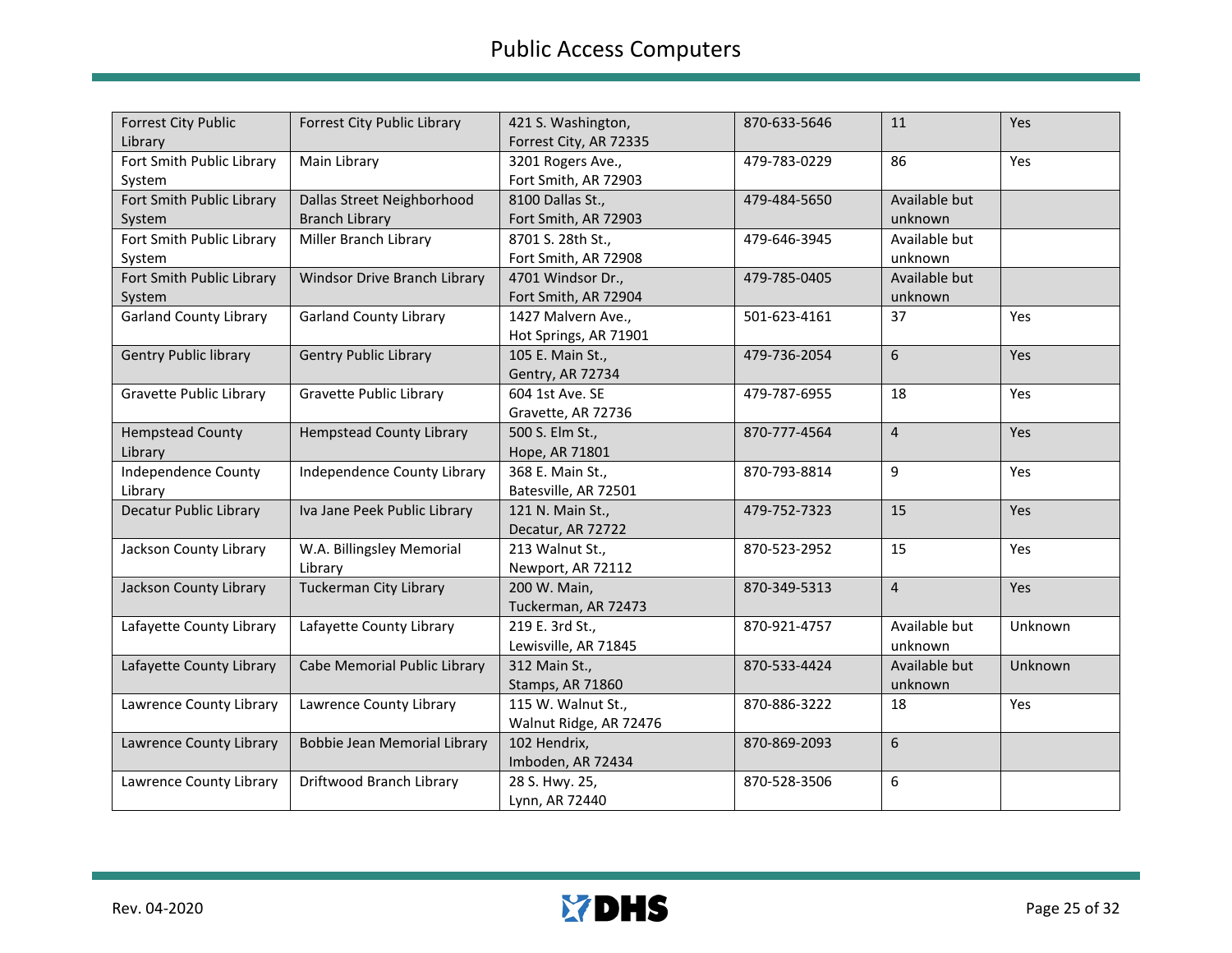| Lonoke County Library        | Cabot Public Library              | 909 W. Main St.,      | 855-572-6657 | 48            | Yes |
|------------------------------|-----------------------------------|-----------------------|--------------|---------------|-----|
| System                       |                                   | Cabot, AR 72023       | option 1     |               |     |
| Lonoke County Library        | Carlisle Public Library           | 105 E. 5th St.,       | 855-572-6657 | 6             | Yes |
| System                       |                                   | Carlisle, AR 72024    | option 2     |               |     |
| Lonoke County Library        | Marjorie Walker McCrary           | 204 E. 2nd St.,       | 855-572-6657 | 8             | Yes |
| System                       | <b>Memorial Library</b>           | Lonoke, AR 72086      | option 3     |               |     |
| Lonoke County Library        | William F. Foster Library         | 100 E. Taylor,        | 855-572-6657 | 6             | Yes |
| System                       |                                   | England, AR 72046     | option 4     |               |     |
| <b>Marion County Library</b> | <b>Marion County Library</b>      | 308 Old Main St.,     | 870-449-6015 | 8             | Yes |
|                              |                                   | Yellville, AR 72687   |              |               |     |
| Mid-Arkansas Regional        | <b>Malvern-Hot Spring County</b>  | 202 E. Third St.,     | 501-332-5441 | 34            | Yes |
| Library                      | Library                           | Malvern, AR 72104     |              |               |     |
| Mid-Arkansas Regional        | <b>Grant County Library</b>       | 210 N. Oak St.,       | 870-942-4436 | 9             | Yes |
| Library                      |                                   | Sheridan, AR 72150    |              |               |     |
| Mid-Arkansas Regional        | The Roy and Christine Sturgis     | 203 Magnolia St.,     | 870-235-7270 | 6             | Yes |
| Library                      | Library of Cleveland County       | Rison, AR 71665       |              |               |     |
| Mid-Arkansas Regional        | <b>Dallas County Library</b>      | 501 E. 4th St.,       | 870-352-3592 | 9             | Yes |
| Library                      |                                   | Fordyce, AR 71742     |              |               |     |
| Mississippi County           | <b>Blytheville Public Library</b> | 200 N. 5th St.,       | 870-762-2431 | 75 in library | Yes |
| Library System               |                                   | Blytheville, AR 72315 |              | system        |     |
| Mississippi County           | Keiser Public Library             | 112 Main St           | 870-526-2073 | 75 in library | Yes |
| Library System               |                                   | Keiser, AR 72351      |              | system        |     |
| Mississippi County           | Leachville Public Library         | 105 S. Main St.,      | 870-539-6485 | 75 in library | Yes |
| Library System               |                                   | Leachville, AR 72438  |              | system        |     |
| Mississippi County           | Manila Public Library             | 103 N. Dewey Ave.,    | 870-561-3525 | 75 in library | Yes |
| Library System               |                                   | Manila, AR 72442      |              | system        |     |
| Mississippi County           | Osceola Public Library            | 320 W. Hale Ave.,     | 870-563-2721 | 75 in library | Yes |
| Library System               |                                   | Osceola, AR 72370     |              | system        |     |
| Mississippi County           | <b>Wilson Public Library</b>      | 1 Park St.,           | 870-655-8414 | 75 in library | Yes |
| Library System               |                                   | Wilson, AR 72395      |              | system        |     |
| Newton County Library        | Newton County Library             | HC 31 Box 8,          | 870-446-2983 | 5             | Yes |
|                              |                                   | Jasper, AR 72641      |              |               |     |
| <b>Northeast Arkansas</b>    | <b>Corning Public Library</b>     | 613 Pine St.,         | 870-857-3453 | 6             | Yes |
| <b>Regional Library</b>      |                                   | Corning, AR 72422     |              |               |     |
| Northeast Arkansas           | Randolph County Library           | 111 W. Everett St.,   | 870-892-5617 | 8             | Yes |
| Regional Library             |                                   | Pocahontas, AR 72455  |              |               |     |

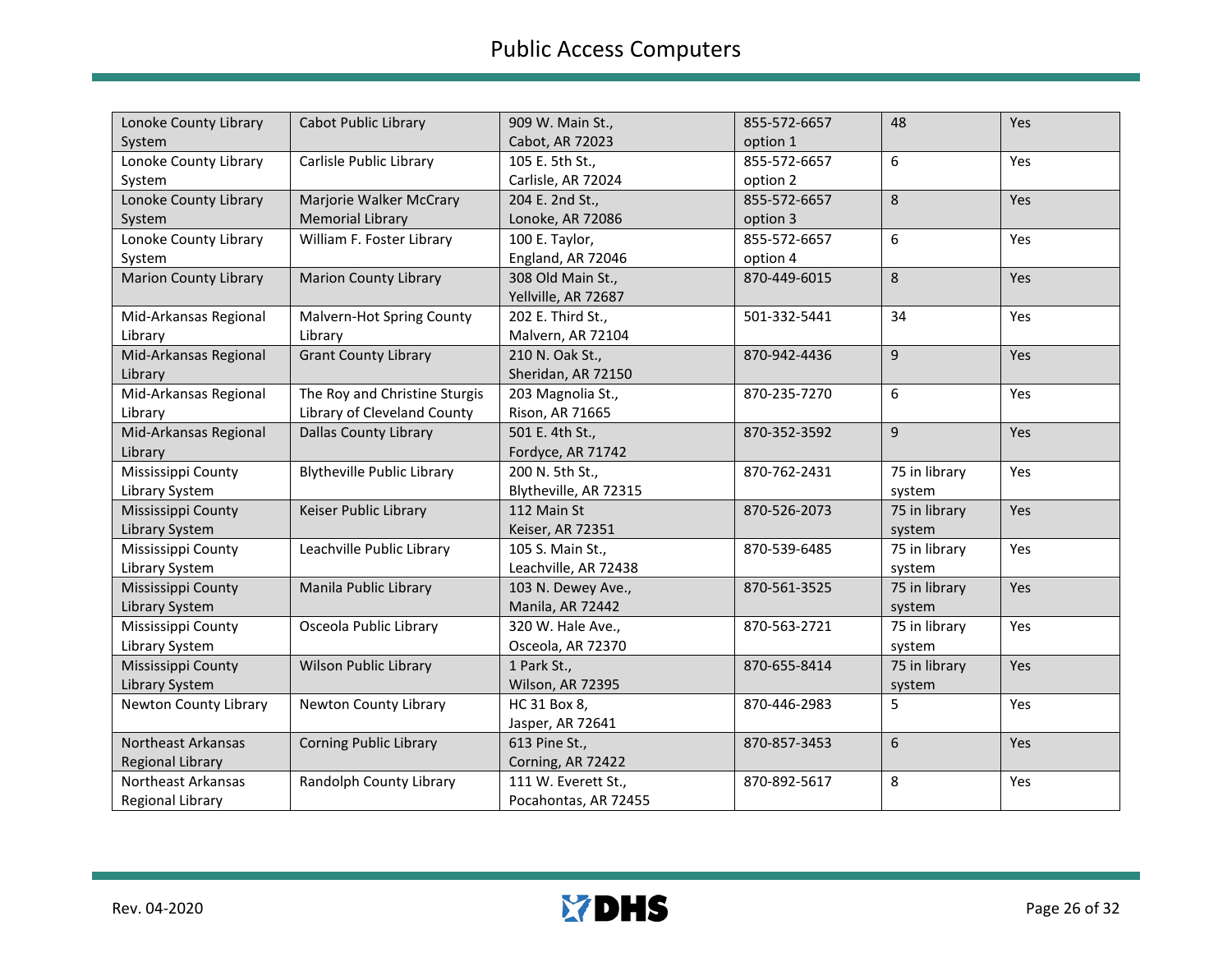| <b>Northeast Arkansas</b> | <b>Greene County Library</b>   | 120 N. 12th St.,       | 870-236-8711 | 17             | Yes       |
|---------------------------|--------------------------------|------------------------|--------------|----------------|-----------|
| <b>Regional Library</b>   |                                | Paragould, AR 72450    |              |                |           |
| Northeast Arkansas        | Piggott Public Library         | 361 W. Main St.,       | 870-598-3666 | 6              | Yes       |
| Regional Library          |                                | Piggott, AR 72454      |              |                |           |
| Northeast Arkansas        | <b>Rector Public Library</b>   | 121 W. 4th St.,        | 870-595-2410 | $\overline{7}$ | Yes       |
| <b>Regional Library</b>   |                                | Rector, AR 72461       |              |                |           |
| <b>Ouachita Mountains</b> | Montgomery County Library      | 145 A Whittington St., | 870-867-3812 | $\overline{7}$ | Yes       |
| Regional Library          |                                | Mount Ida, AR 71957    |              |                |           |
| <b>Ouachita Mountains</b> | Polk County Library            | 410 8th St.,           | 479-394-2319 | 6              | Yes       |
| <b>Regional Library</b>   |                                | Mena, AR 71953         |              |                |           |
| Pea Ridge Library         | Pea Ridge Library              | 781 N. Curtis Ave.,    | 479-451-8442 | 6              | Yes       |
|                           |                                | Pea Ridge, AR 72751    |              |                |           |
| Phillips Lee Monroe       | <b>Phillips County Library</b> | 702 Porter St.,        | 870-338-3537 | 13             | Yes       |
| <b>Regional Library</b>   |                                | Helena, AR 72342       |              |                |           |
| Phillips Lee Monroe       | Lee County Library             | 77 W. Main St.,        | 870-295-2688 | None           | No        |
| Regional Library          |                                | Mariana, AR 72360      |              |                |           |
| Phillips Lee Monroe       | Monroe County Library          | 270 Madison St.,       | 870-747-5593 | $\overline{2}$ | <b>No</b> |
| <b>Regional Library</b>   |                                | Clarendon, AR 72029    |              |                |           |
| Pine Bluff/ Jefferson     | Pine Bluff Public Library      | 200 E 8th St.,         | 870-534-4802 | 54 in library  | Yes       |
| County library            |                                | Pine Bluff, AR 71601   |              | system         |           |
| Pine Bluff/ Jefferson     | Watson Chapel Public Library   | 4120 S. Camden Rd.,    | 870-879-3406 | 54 in library  |           |
| <b>County Library</b>     |                                | Pine Bluff, AR 71603   |              | system         |           |
| Pine Bluff/ Jefferson     | White Hall Public Library      | 300 Anderson Ave.,     | 870-247-5064 | 54 in library  |           |
| County Library            |                                | White Hall, AR 71602   |              | system         |           |
| Pine Bluff/ Jefferson     | Altheimer Public Library       | 222 S. Edline,         | 870-766-8499 | 54 in library  |           |
| <b>County Library</b>     |                                | Altheimer, AR 72004    |              | system         |           |
| Pine Bluff/ Jefferson     | Redfield Public Library        | 310 Brodie St.,        | 501-397-5070 | 54 in library  |           |
| County Library            |                                | Redfield, AR 72132     |              | system         |           |
| Pope County Library       | Pope County Library,           | 116 E. 3rd St.,        | 479-968-4368 | 30             | Yes       |
| System                    | Russellville                   | Russellville, AR 72801 |              |                |           |
| Pope County Library       | Atkins Centennial Library      | 216 N.E. 1st St.,      | 479-641-7904 | 6              | Yes       |
| System                    |                                | Atkins, AR 72823       |              |                |           |
| Pope County Library       | Dover Public Library           | 80 Liberty Rd.,        | 479-331-2173 | $\overline{7}$ | Yes       |
| System                    |                                | Dover, AR 72837        |              |                |           |
| Pope County Library       | <b>Hector Public Library</b>   | 11600 AR 27,           | 479-284-0907 | 5              | Yes       |
| System                    |                                | Hector, AR 72843       |              |                |           |

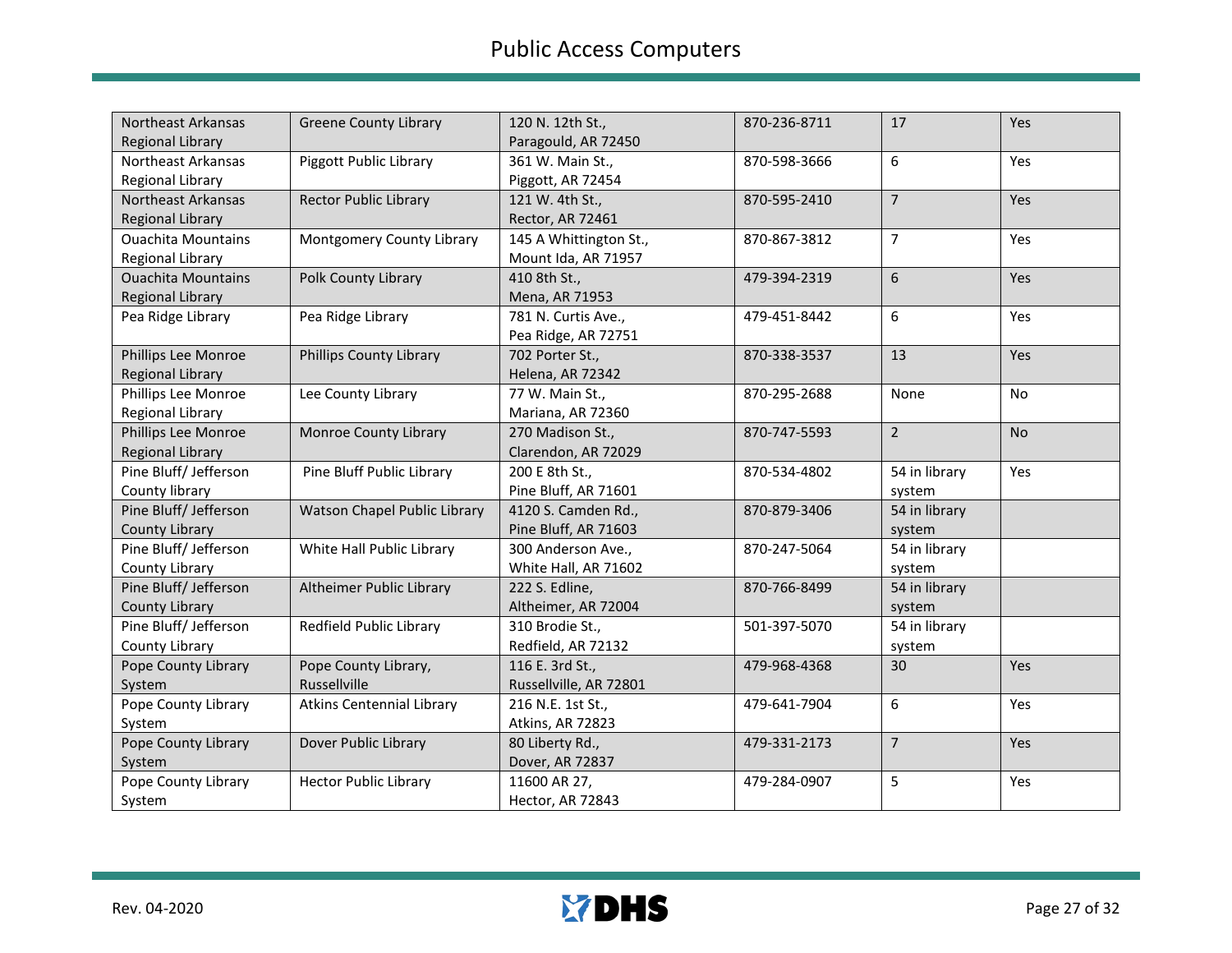| Prairie County Library           | Hazen Public Library           | 121 US 70,                            | 870-255-3575 | $\overline{4}$ | Yes       |
|----------------------------------|--------------------------------|---------------------------------------|--------------|----------------|-----------|
| System<br>Prairie County Library | Des Arc Public Library         | Hazen, AR 72064<br>602 W. Curran St., | 870-256-3003 | 4              |           |
| System                           |                                | Des Arc, AR 72040                     |              |                |           |
| <b>Prairie County Library</b>    | DeValls Bluff Public Library   | 173 Market St.,                       | 855-572-6657 | $\overline{2}$ |           |
| System                           |                                | DeValls Bluff, AR 72041               |              |                |           |
| Public Library of Camden         | Public Library of Camden and   | 405 Cash Rd. SW,                      | 870-836-5083 | 12             | Yes       |
| and Ouachita County              | <b>Ouachita County</b>         | Camden, AR 71701                      |              |                |           |
| Rogers Public Library            | <b>Rogers Public Library</b>   | 711 S. Dixieland Rd.,                 | 479-621-1152 | 70             | <b>No</b> |
|                                  |                                | Rogers, AR 72758                      |              |                |           |
| Saline County Library            | <b>Bob Herzfeld Memorial</b>   | 1800 Smithers Dr.,                    | 501-778-4766 | 44             | Yes       |
|                                  | Library                        | Benton, AR 72015                      |              |                |           |
| Saline County Library            | <b>Mabel Boswell Memorial</b>  | 201 Prickett Rd.,                     | 501-847-2166 | 26             |           |
|                                  | Library                        | Bryant, AR 72022                      |              |                |           |
| Scott Sebastian Regional         | Scott Sebastian Regional       | 18 N. Adnair,                         | 479-996-2856 | $\overline{7}$ | Yes       |
| Library                          | Library                        | Greenwood, AR 72936                   |              |                |           |
| Scott Sebastian Regional         | <b>Scott County Library</b>    | 141 W. 2nd St.,                       | 479-637-3516 | $\overline{4}$ | Yes       |
| Library                          |                                | Waldron, AR 72958                     |              |                |           |
| Scott Sebastian Regional         | <b>Hartford Branch Library</b> | 22 Broadway,                          | None         | $\overline{2}$ | No        |
| Library                          |                                | Hartford, AR 72938                    |              |                |           |
| Scott Sebastian Regional         | Lavaca Branch Library          | 100 S. Davis                          | 479-674-4355 | $\overline{2}$ | Yes       |
| Library                          |                                | Lavaca, AR 72941                      |              |                |           |
| Scott Sebastian Regional         | Mansfield Branch Library       | 220 N. Sebascott Ave.,                | None         | $\overline{2}$ | No        |
| Library                          |                                | Mansfield, AR 72944                   |              |                |           |
| Searcy County Library            | Jim G. Ferguson Memorial       | 202 E. Main St.,                      | 870-448-2420 | Available but  | Unknown   |
|                                  | Library                        | Marshall, AR 72650                    |              | unknown        |           |
| <b>Siloam Springs Public</b>     | City of Siloam Springs Public  | 205 E. Jefferson St.,                 | 479-524-4236 | 26             | Yes       |
| Library                          | Library                        | Siloam Springs, AR 72761              |              |                |           |
| Southeast Arkansas               | Dermott Branch Library         | 117 S. Freeman,                       | 870-538-3514 | 5              | Yes       |
| Regional Library                 |                                | Dermott, AR 71638                     |              |                |           |
| Southeast Arkansas               | Dumas Branch Library           | 120 E. Choctaw,                       | 870-382-5763 | 11             |           |
| Regional Library                 |                                | Dumas, AR 71639                       |              |                |           |
| Southeast Arkansas               | Eudora Branch Library          | 161 N. Cherry,                        | 870-355-2450 | 8              |           |
| <b>Regional Library</b>          |                                | Eudora, AR 71640                      |              |                |           |
| Southeast Arkansas               | Hermitage Branch Library       | 122 S. Main,                          | 870-463-8962 | 3              |           |
| Regional Library                 |                                | Hermitage, AR 71647                   |              |                |           |

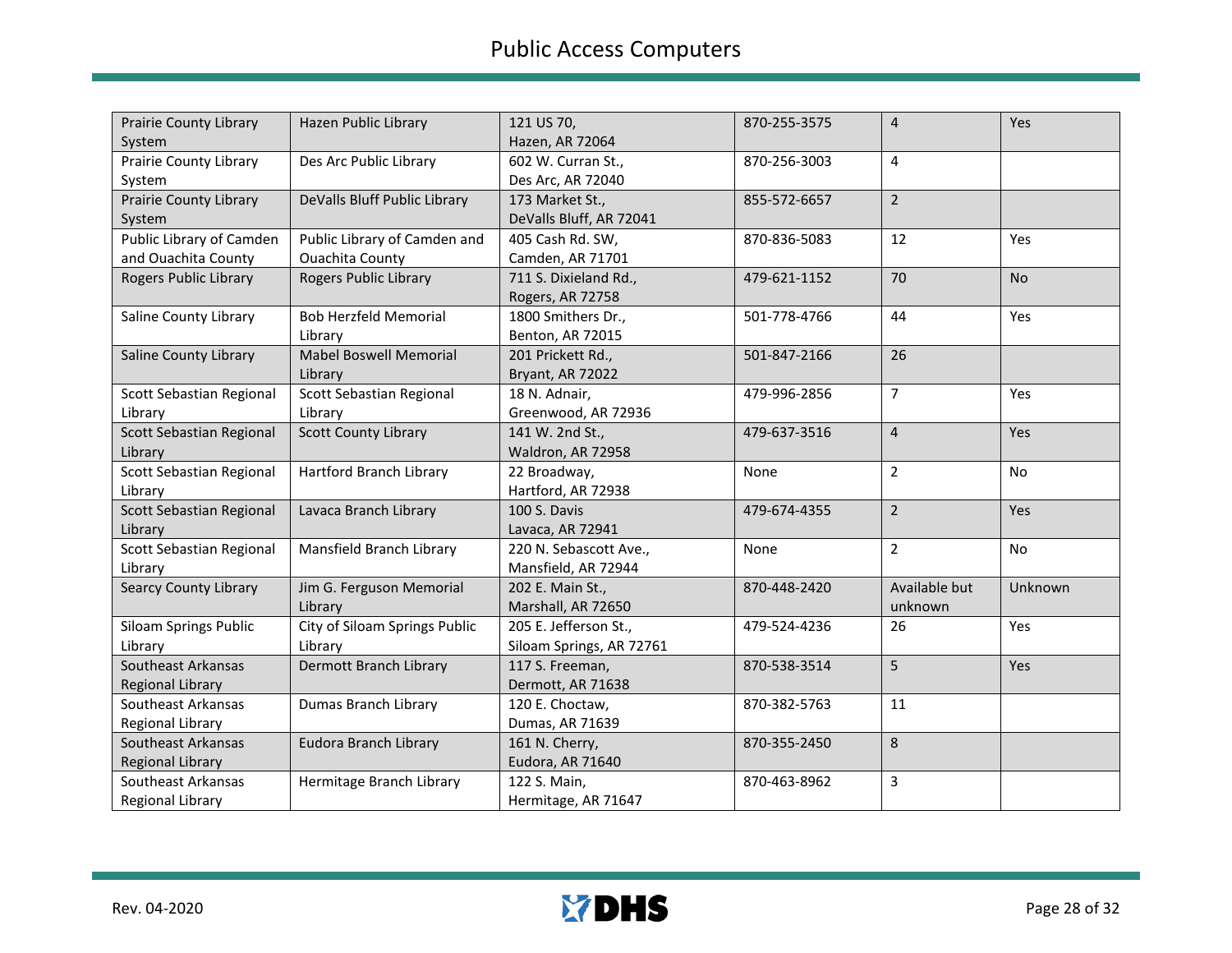| Southeast Arkansas         | Lake Village Branch Library     | 108 Church St.,           | 870-265-6116 | 8              |           |
|----------------------------|---------------------------------|---------------------------|--------------|----------------|-----------|
| Regional Library           |                                 | Lake Village, AR 71653    |              |                |           |
| Southeast Arkansas         | McGehee Branch Library          | 211 N. 4th St.,           | 870-222-4097 | 8              |           |
| Regional Library           |                                 | McGehee, AR 71654         |              |                |           |
| Southeast Arkansas         | Monticello Branch Library       | 114 W. Jefferson Ave.,    | 870-367-8583 | 30             |           |
| <b>Regional Library</b>    |                                 | Monticello, AR 71655      |              |                |           |
| Southeast Arkansas         | <b>Star City Branch Library</b> | 200 E. Wiley,             | 870-628-4711 | 10             |           |
| Regional Library           |                                 | Star City, AR 71667       |              |                |           |
| Southeast Arkansas         | Warren Branch Library           | 115 W. Cypress,           | 870-226-2536 | 15             |           |
| Regional Library           |                                 | Warren, AR 71671          |              |                |           |
| Southwest Arkansas         | Prescott/Nevada County          | 121 W. Main St.,          | 870-887-5846 | 16             |           |
| Regional Library           | Library                         | Prescott, AR 71857        |              |                |           |
| Southwest Arkansas         | Pike County Library             | 210 2nd Ave.,             | 870-285-2575 | 10             |           |
| Regional Library           |                                 | Murfreesburo, AR 71958    |              |                |           |
| Southwest Arkansas         | Glenwood Branch Library         | 1000 Lakeshore Dr.,       | 870-356-4643 | 9              |           |
| Regional Library           |                                 | Glennwood, AR 71943       |              |                |           |
| Southwest Arkansas         | Delight Branch Library          | 301 E. Antioch St.,       | 870-379-2456 | 6              |           |
| Regional Library           |                                 | Delight, AR 71940         |              |                |           |
| Sulphur Springs Public     | Sulphur Springs Public Library  | 512 S. Black Ave.,        | 479-298-3753 | Available but  | Unknown   |
| Library                    |                                 | Sulpher Springs, AR 72768 |              | unknown        |           |
| Texarkana Public Library   | Texarkana Public Library        | 600 W. 3rd St.,           | 903-794-2149 | 18             | Yes       |
|                            |                                 | Texarkana, TX 75501       |              |                |           |
| Sevier County Library      | DeQueen Branch Library          | 200 W. Stilwell Ave.,     | 870-584-4364 | 16             | Yes       |
| Systems                    |                                 | DeQueen, AR 71832         |              |                |           |
| Sevier County Library      | <b>Gillham Branch Library</b>   | 202 W. 2nd St.,           | 870-386-5665 | 3              | Yes       |
| Systems                    |                                 | Gillham, AR 71841         |              |                |           |
| Sevier County Library      | Horatio-Garner Memorial         | 108 Main St.,             | 870-832-6882 | $\overline{7}$ | Yes       |
| Systems                    | Library                         | Horatio, AR 71842         |              |                |           |
| Sevier County Library      | Lockesburg Branch Library       | 112 E. Main St.,          | 870-289-2233 | 3              | Yes       |
| Systems                    |                                 | Lockesburg, AR 71846      |              |                |           |
| <b>Tri-County Regional</b> | <b>Howard County Library</b>    | 426 N. Main, Ste. 5,      | 870-845-2566 | 13             | No        |
| Library                    |                                 | Nashville, AR 71852       |              |                |           |
| <b>Tri-County Regional</b> | Dierks Branch Library           | 202 W. 3rd St.,           | 870-286-3228 | 3              | <b>No</b> |
| Library                    |                                 | Dierks, AR 71833          |              |                |           |
| <b>Tri-County Regional</b> | Mineral Springs Public Library  | 310 E. Runnels,           | 870-287-7162 | 3              | <b>No</b> |
| Library                    |                                 | Mineral Springs, AR 71851 |              |                |           |

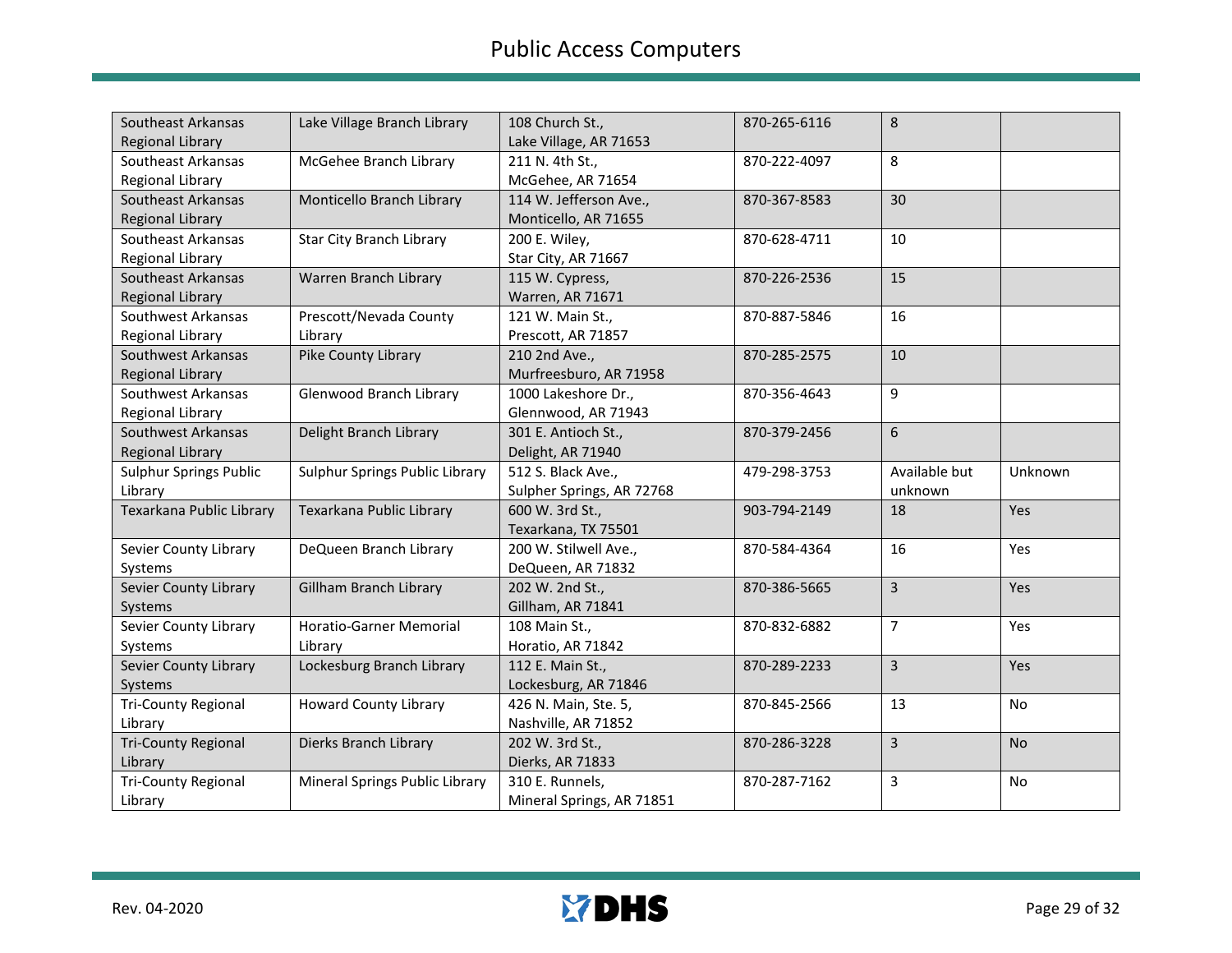| <b>Tri-County Regional</b>    | <b>Tollette Public Library</b>   | 205 Town Hall Dr.,        | 870-287-7166 | $\overline{2}$          | No  |
|-------------------------------|----------------------------------|---------------------------|--------------|-------------------------|-----|
| Library                       |                                  | Mineral Springs, AR 71851 |              |                         |     |
| <b>Tri-County Regional</b>    | Foreman Public Library           | 216 Schuman St.,          | 870-542-7409 | 4                       | Yes |
| Library                       |                                  | Foreman, AR 71836         |              |                         |     |
| <b>Tri-County Regional</b>    | Winthrop Public Library          | 720 High St.,             | 870-381-7580 | 6                       | Yes |
| Library                       |                                  | Winthrop, AR 71866        |              |                         |     |
| <b>Tri-County Regional</b>    | Ashdown Community Library        | 160 E. Commerce St.,      | 870-898-3233 | 9                       | Yes |
| Library                       |                                  | Ashdown, AR 71822         |              |                         |     |
| <b>Trumann Public Library</b> | <b>Truman Public Library</b>     | 1200 W. Main St.,         | 870-483-7744 | 3                       | Yes |
|                               |                                  | Trumann, AR 72472         |              |                         |     |
| <b>Washington County</b>      | <b>Elkins Public Library</b>     | 352 N. Center St.,        | 479-643-2904 | 18                      | Yes |
| Library System                |                                  | Elkins, AR 72727          |              |                         |     |
| <b>Washington County</b>      | <b>Farmington Public Library</b> | 175 Cimarron Way,         | 479-267-2674 | 13                      | Yes |
| Library System                |                                  | Farmington, AR 72730      |              |                         |     |
| <b>Washington County</b>      | <b>Greenland Library</b>         | 8 E. Rose St.,            | 479-582-5992 | $\overline{2}$          | No  |
| Library System                |                                  | Greenland, AR 72737       |              |                         |     |
| <b>Washington County</b>      | Lincoln Public Library           | 107 W. Bean St.,          | 479-824-3294 | 83                      | Yes |
| Library System                |                                  | Lincoln, AR 72744         |              |                         |     |
| <b>Washington County</b>      | Prairie Grove Public Library     | 123 S. Neal St.,          | 479-846-3782 | 12                      | Yes |
| Library System                |                                  | Prairie Grove, AR         |              |                         |     |
| <b>Washington County</b>      | Springdale Public Library        | 405 S. Pleasant St.,      | 479-750-8180 | 59                      | Yes |
| Library System                |                                  | Springdale, AR 72764      |              |                         |     |
| <b>Washington County</b>      | West Fork Municipal Library      | 198 W. Main St.,          | 479-839-2626 | 5                       | Yes |
| Library System                |                                  | West Fork, AR 72774       |              |                         |     |
| <b>Washington County</b>      | <b>Winslow Public Library</b>    | 351 US 71,                | 479-634-5405 | $\overline{\mathbf{4}}$ | Yes |
| Library System                |                                  | Winslow, AR 72959         |              |                         |     |
| West Memphis Public           | West Memphis Public Library      | 213 N. Avalon St.,        | 870-732-7590 | 16                      | Yes |
| Library                       |                                  | West Memphis, AR 72301    |              |                         |     |
| White County Regional         | <b>Searcy Public Library</b>     | 113 E. Pleasure Ave.,     | 501-268-2449 | 14                      | Yes |
|                               |                                  | Searcy, AR 72143          |              |                         |     |
| White County Regional         | <b>Baldwin-Kittler Memorial</b>  | 612 Van Buren,            | 501-729-3995 | 4                       |     |
|                               | Library                          | Judsonia, AR 72081        |              |                         |     |
| White County Regional         | Lyda Miller Public Library       | 2609 Hwy. 367 N.,         | 501-724-5452 | 6                       |     |
|                               |                                  | Bald Knob, AR 72010       |              |                         |     |
| White County Regional         | Goff Public Library              | 323 N. Elm,               | 501-882-3235 | 6                       |     |
|                               |                                  |                           |              |                         |     |

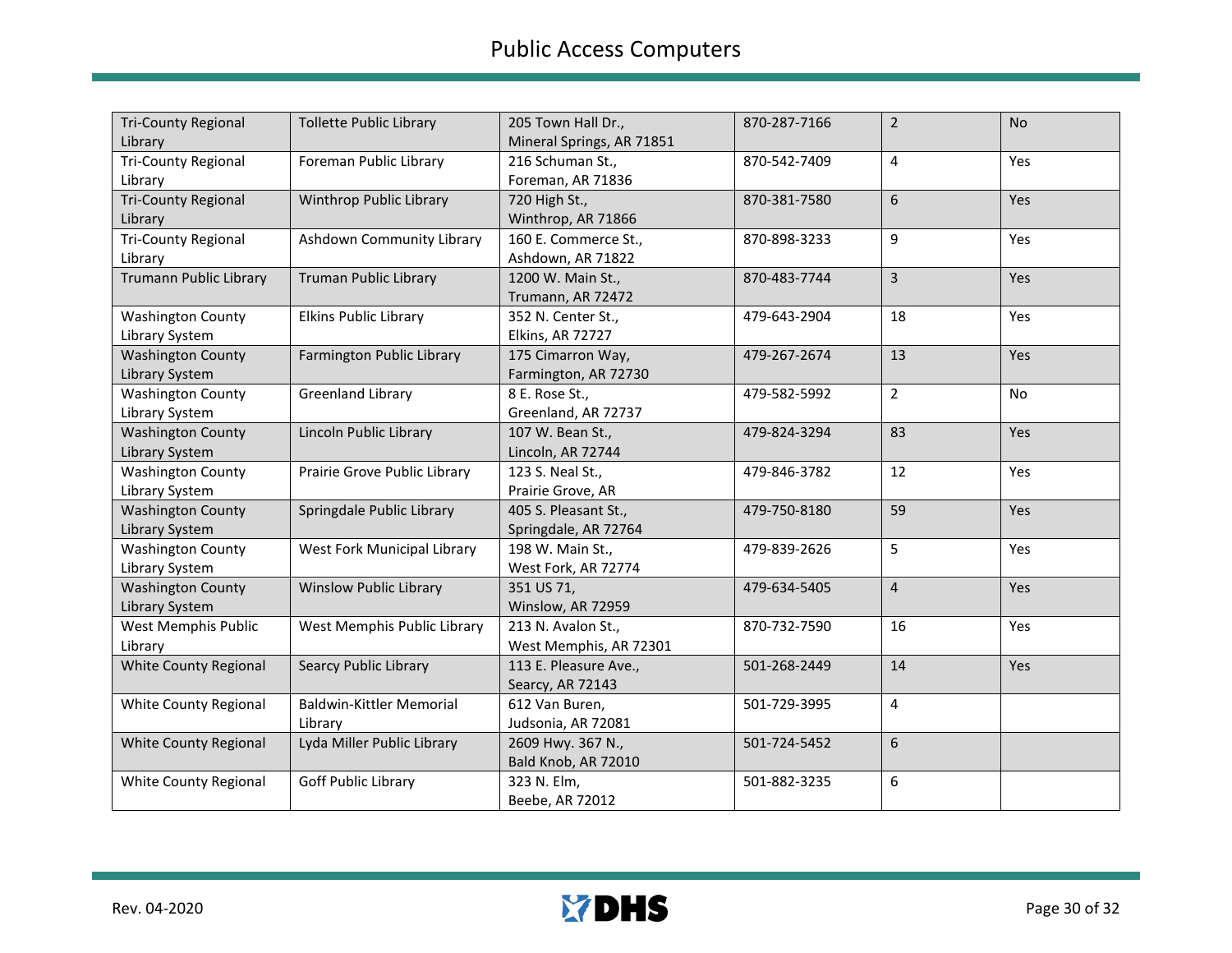| White County Regional        | <b>Bradford Public Library</b> | 302 W. Walnut St.,<br>Bradford, AR 72020 | 501-344-2558 | 3                       |     |
|------------------------------|--------------------------------|------------------------------------------|--------------|-------------------------|-----|
| White County Regional        | Rose Bud Public Library        | 548A Hwy. 5,                             | 501-556-4447 | 3                       |     |
|                              |                                |                                          |              |                         |     |
|                              |                                | Rose Bud, AR 72137                       |              |                         |     |
| <b>White County Regional</b> | Pangburn Public Library        | 914 Main St.,                            | 501-728-4612 | $\overline{2}$          |     |
|                              |                                | Pangburn, AR 72121                       |              |                         |     |
| White County Regional        | El Paso Community Library      | 1607 Ridge Rd.,                          | 501-796-5974 | 3                       |     |
|                              |                                | El Paso, AR 72045                        |              |                         |     |
| White River Regional         | Mary I. Wold Cleburne County   | 1009 W. Main St.,                        | 501-362-2477 | 15                      | Yes |
| Library                      | Library                        | Heber Springs, AR 72543                  |              |                         |     |
| White River Regional         | Greers Ferry Library           | 8240 Edgemont Rd.,                       | 501-825-8677 | 3                       | Yes |
| Library                      |                                | Greers Feery, AR 72067                   |              |                         |     |
| White River Regional         | Quitman Library                | 5904 W. Heber Springs Rd.,               | 501-589-2332 | 3                       | Yes |
| Library                      |                                | Quitman, AR 72131                        |              |                         |     |
| White River Regional         | Salem Public Library           | 207 N. Pickren St.,                      | 870-895-2014 | 5                       | Yes |
| Library                      |                                | Salem, AR 72576                          |              |                         |     |
| White River Regional         | <b>Mammoth Spring Library</b>  | 415 Main St.,                            | 870-625-3205 | 3                       | Yes |
| Library                      |                                | Mammoth Springs, AR 72554                |              |                         |     |
| White River Regional         | Viola Public Library           | AR 223,                                  | 870-458-3070 | 5                       | Yes |
| Library                      |                                | Viola, AR 72583                          |              |                         |     |
| White River Regional         | Melbourne Library              | 915 Main St.,                            | 870-368-7467 | $\overline{\mathbf{4}}$ | Yes |
|                              |                                |                                          |              |                         |     |
| Library                      |                                | Melbourne, AR 72556                      |              |                         |     |
| White River Regional         | Calico Rock Library            | 301 2nd St.,                             | 870-297-3785 | 5                       | Yes |
| Library                      |                                | Calico Rock, AR 72519                    |              |                         |     |
| White River Regional         | Horseshoe Bend Public Library  | 9 Club Rd.,                              | 870-670-4318 | $\overline{7}$          | Yes |
| Library                      |                                | Horseshoe Bend, AR 72512                 |              |                         |     |
| White River Regional         | <b>Sharp County Library</b>    | 201 Church St.,                          | 870-856-3934 | 5                       | Yes |
| Library                      |                                | Hardy, AR 72542                          |              |                         |     |
| White River Regional         | <b>Evening Shade Library</b>   | 227 W. Main St.,                         | 870-266-3873 | 6                       | Yes |
| Library                      |                                | Evening Shade, AR 72532                  |              |                         |     |
| White River Regional         | Williford Library              | 1606 US Hwy. 63,                         | 870-966-4227 | $\mathbf{1}$            | Yes |
| Library                      |                                | Williford, AR 72482                      |              |                         |     |
| White River Regional         | <b>Sharp County Library</b>    | 120 E. Spring St.,                       | 870-283-6947 | 6                       | Yes |
| Library                      |                                | Cave City, AR 72521                      |              |                         |     |
| White River Regional         | <b>Stone County Library</b>    | 326 W. Washington St.,                   | 870-269-3100 | 80                      | Yes |
| Library                      |                                | Mountain View, AR 72560                  |              |                         |     |
|                              |                                |                                          |              |                         |     |